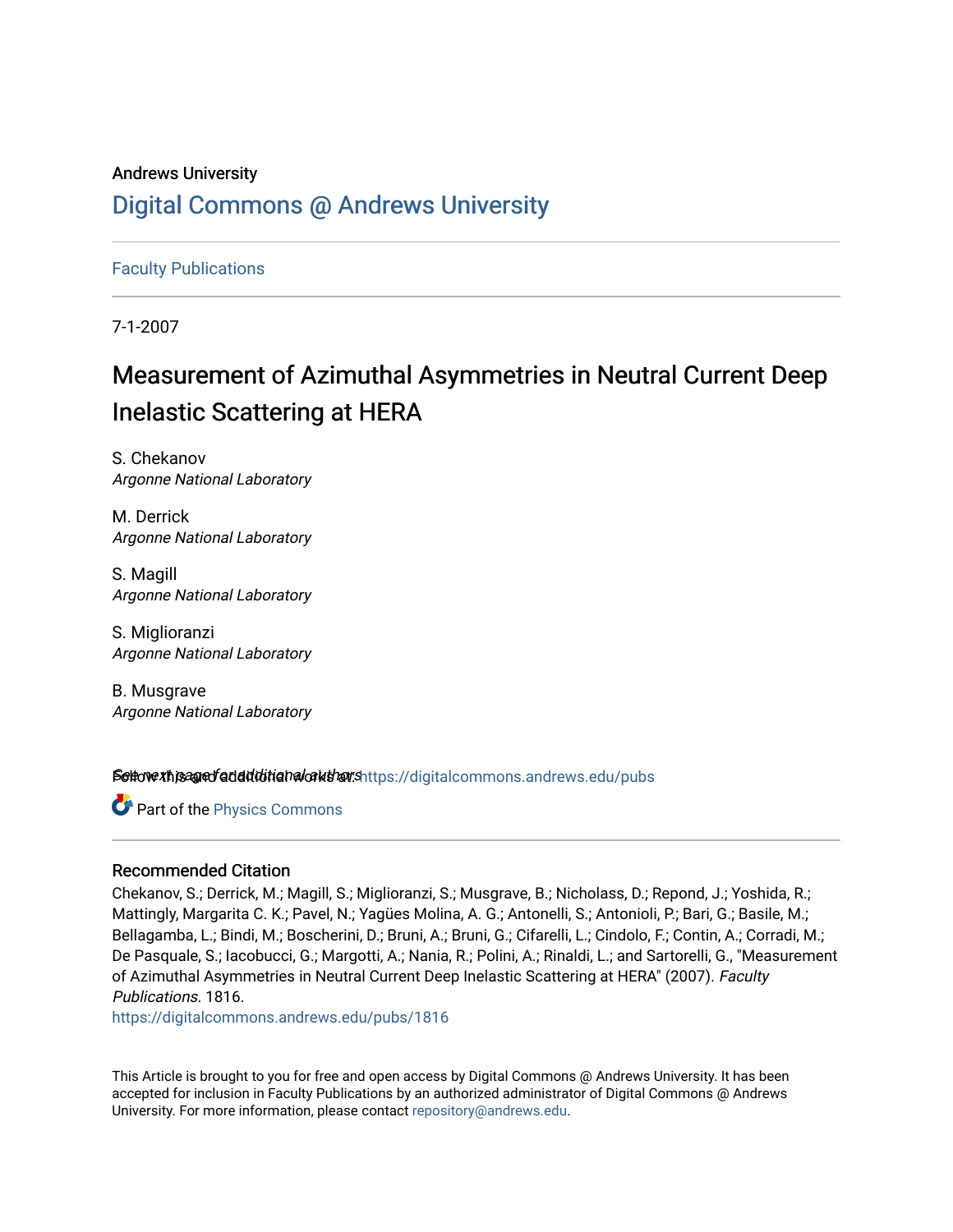#### Authors

S. Chekanov, M. Derrick, S. Magill, S. Miglioranzi, B. Musgrave, D. Nicholass, J. Repond, R. Yoshida, Margarita C. K. Mattingly, N. Pavel, A. G. Yagües Molina, S. Antonelli, P. Antonioli, G. Bari, M. Basile, L. Bellagamba, M. Bindi, D. Boscherini, A. Bruni, G. Bruni, L. Cifarelli, F. Cindolo, A. Contin, M. Corradi, S. De Pasquale, G. Iacobucci, A. Margotti, R. Nania, A. Polini, L. Rinaldi, and G. Sartorelli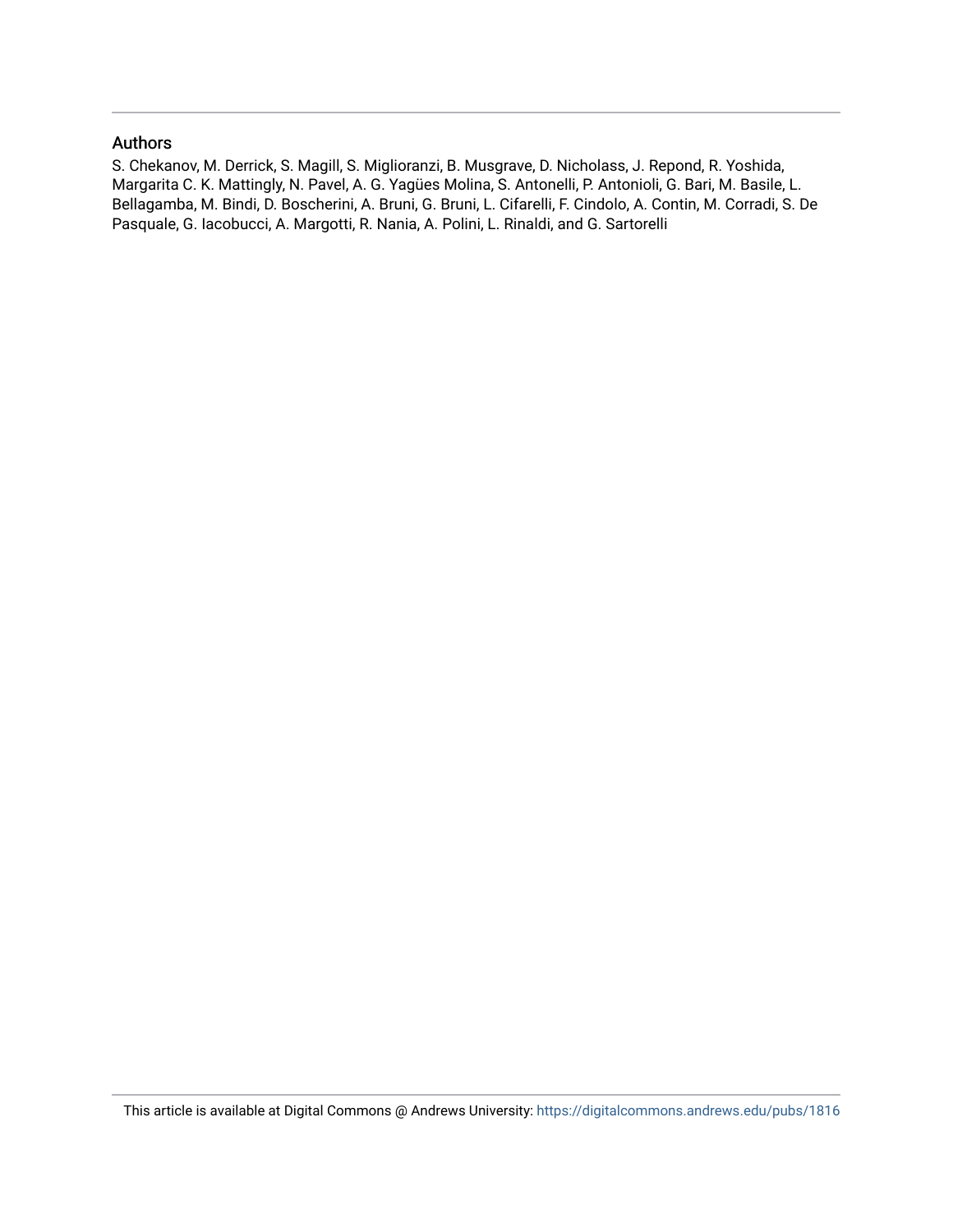Regular Article – Experimental Physics

## Measurement of azimuthal asymmetries in neutral current deep inelastic scattering at HERA

The ZEUS Collaboration

S. Chekanov<sup>1</sup>, M. Derrick<sup>1</sup>, S. Magill<sup>1</sup>, S. Miglioranzi<sup>1,a</sup>, B. Musgrave<sup>1</sup>, D. Nicholass<sup>1,a</sup>, J. Repond<sup>1</sup>, R. Yoshida<sup>1</sup>, M.C.K. Mattingly<sup>2</sup>, N. Pavel<sup>3,†</sup>, A.G. Yagües Molina<sup>3</sup>, S. Antonelli<sup>4</sup>, P. Antonioli<sup>4</sup>, G. Bari<sup>4</sup>, M. Basile<sup>4</sup>, L. Bellagamba<sup>4</sup>, M. Bindi<sup>4</sup>, D. Boscherini<sup>4</sup>, A. Bruni<sup>4</sup>, G. Bruni<sup>4</sup>, L. Cifarelli<sup>4</sup>, F. Cindolo<sup>4</sup>, A. Contin<sup>4</sup>, M. Corradi<sup>4,b</sup>, S. De Pasquale<sup>4</sup>, G. Iacobucci<sup>4</sup>, A. Margotti<sup>4</sup>, R. Nania<sup>4</sup>, A. Polini<sup>4</sup>, L. Rinaldi<sup>4</sup>, G. Sartorelli<sup>4</sup>, A. Zichichi<sup>4</sup>, G. Aghuzumtsyan<sup>5</sup>, D. Bartsch<sup>5</sup>, I. Brock<sup>5</sup>, S. Goers<sup>5</sup>, H. Hartmann<sup>5</sup>, E. Hilger<sup>5</sup>, H.-P. Jakob<sup>5</sup>, M. Jüngst<sup>5</sup>, O.M. Kind<sup>5</sup>, E. Paul<sup>5,d</sup>, J. Rautenberg<sup>5,e</sup>, R. Renner<sup>5</sup>, U. Samson<sup>5,f</sup>, V. Schönberg<sup>5</sup>, M. Wang<sup>5</sup>, M. Wlasenko<sup>5</sup>, N.H. Brook<sup>6</sup>, G.P. Heath<sup>6</sup>, J.D. Morris<sup>6</sup>, T. Namsoo<sup>6</sup>, M. Capua<sup>7</sup>, S. Fazio<sup>7</sup>, A. Mastroberardino<sup>7</sup>, M. Schioppa<sup>7</sup>, G. Susinno<sup>7</sup>, E. Tassi<sup>7</sup>, J.Y. Kim<sup>8,g</sup>, K.J. Ma<sup>8,h</sup>, Z.A. Ibrahim<sup>9</sup>, B. Kamaluddin<sup>9</sup>, W.A.T. Wan Abdullah<sup>9</sup>, Y. Ning<sup>10</sup>, Z. Ren<sup>10</sup>, F. Sciulli<sup>10</sup>, J. Chwastowski<sup>11</sup>, A. Eskreys<sup>11</sup>, J. Figiel<sup>11</sup>, A. Galas<sup>11</sup>, M.  $\text{Gil}^{11}$ , K. Olkiewicz<sup>11</sup>, P. Stopa<sup>11</sup>, L. Zawiejski<sup>11</sup>, L. Adamczyk<sup>12</sup>, T. Bołd<sup>12</sup>, I. Grabowska-Bold<sup>12</sup>, D. Kisielewska<sup>12</sup>, J. Lukasik<sup>12</sup>, M. Przybycień<sup>12</sup>, L. Suszycki<sup>12</sup>, A. Kotański<sup>13,i</sup>, W. Słomiński<sup>13</sup>, V. Adler<sup>14</sup>, U. Behrens<sup>14</sup>, I. Bloch<sup>14</sup>, A. Bonato<sup>14</sup>, K. Borras<sup>14</sup>, N. Coppola<sup>14</sup>, J. Fourletova<sup>14</sup>, A. Geiser<sup>14</sup>, D. Gladkov<sup>14</sup>, P. Göttlicher<sup>14,j</sup>, I. Gregor<sup>14</sup>, O. Gutsche<sup>14</sup>, T. Haas<sup>14</sup>, W. Hain<sup>14</sup>, C. Horn<sup>14</sup>, B. Kahle<sup>14</sup>, U. Kötz<sup>14</sup>, H. Kowalski<sup>14</sup>, H. Lim<sup>14,k</sup>, E. Lobodzinska<sup>14</sup>, B. Löhr<sup>14</sup>, R. Mankel<sup>14</sup>, I.-A. Melzer-Pellmann<sup>14</sup>, A. Montanari<sup>14</sup>, C.N. Nguyen<sup>14</sup>, D. Notz<sup>14</sup>, A.E. Nuncio-Quiroz<sup>14</sup>, R. Santamarta<sup>14</sup>, U. Schneekloth<sup>14</sup>, A. Spiridonov<sup>14,1</sup>, H. Stadie<sup>14</sup>, U. Stösslein<sup>14</sup>, D. Szuba<sup>14,m</sup>, J. Szuba<sup>14,n</sup>, T. Theedt<sup>14</sup>, G. Watt<sup>14</sup>, G. Wolf<sup>14</sup>, K. Wrona<sup>14</sup>, C. Youngman<sup>14</sup>, W. Zeuner<sup>14</sup>, S. Schlenstedt<sup>15</sup>, G. Barbagli<sup>16</sup>, E. Gallo<sup>16</sup>, P.G. Pelfer<sup>16</sup>, A. Bamberger<sup>17</sup>, D. Dobur<sup>17</sup>, F. Karstens<sup>17</sup>, N.N. Vlasov<sup>17,</sup><sup>o</sup>, P.J. Bussey<sup>18</sup>, A.T. Doyle<sup>18</sup>, W. Dunne<sup>18</sup>, J. Ferrando<sup>18</sup>, D.H. Saxon<sup>18</sup>, I.O. Skillicorn<sup>18</sup>, I. Gialas<sup>19,p</sup>, T. Gosau<sup>20</sup>, U. Holm<sup>20</sup>, R. Klanner<sup>20</sup>, E. Lohrmann<sup>20</sup>, H. Salehi<sup>20</sup>, P. Schleper<sup>20</sup>, T. Schörner-Sadenius<sup>20</sup>, J. Sztuk<sup>20</sup>, K. Wichmann<sup>20</sup>, K. Wick<sup>20</sup>, C. Foudas<sup>21</sup>, C. Fry<sup>21</sup>, K.R. Long<sup>21</sup>, A.D. Tapper<sup>21</sup>, M. Kataoka<sup>22,q</sup>, T. Matsumoto<sup>22</sup>, K. Nagano<sup>22</sup>, K. Tokushuku<sup>22,r</sup>, S. Yamada<sup>22</sup>, Y. Yamazaki<sup>22</sup>, A.N. Barakbaev<sup>23</sup>, E.G. Boos<sup>23</sup>, A. Dossanov<sup>23</sup>, N.S. Pokrovskiy<sup>23</sup>, B.O. Zhautykov<sup>23</sup>, D. Son<sup>24</sup>, J. de Favereau<sup>25</sup>, K. Piotrzkowski<sup>25</sup>, F. Barreiro<sup>26</sup>, C. Glasman<sup>26,s</sup>, M. Jimenez<sup>26</sup>, L. Labarga<sup>26</sup>, J. del Peso<sup>26</sup>, E. Ron<sup>26</sup>, J. Terrón<sup>26</sup>, M. Zambrana<sup>26</sup>, F. Corriveau<sup>27</sup>, C. Liu<sup>27</sup>, R. Walsh<sup>27</sup>, C. Zhou<sup>27</sup>, T. Tsurugai<sup>28</sup>, A. Antonov<sup>29</sup>, B.A. Dolgoshein<sup>29</sup>, I. Rubinsky<sup>29</sup>, V. Sosnovtsev<sup>29</sup>, A. Stifutkin<sup>29</sup>, S. Suchkov<sup>29</sup>, R.K. Dementiev<sup>30</sup>, P.F. Ermolov<sup>30</sup>, L.K. Gladilin<sup>30</sup>, I.I. Katkov<sup>30</sup>, L.A. Khein<sup>30</sup>, I.A. Korzhavina<sup>30</sup>, V.A. Kuzmin<sup>30</sup>, B.B. Levchenko<sup>30,t</sup>, O.Yu. Lukina<sup>30</sup>, A.S. Proskuryakov<sup>30</sup>, L.M. Shcheglova<sup>30</sup>, D.S. Zotkin<sup>30</sup>, S.A. Zotkin<sup>30</sup>, I. Abt<sup>31</sup>, C. Büttner<sup>31</sup>, A. Caldwell<sup>31</sup>, D. Kollar<sup>31</sup>, W.B. Schmidke<sup>31</sup>, J. Sutiak<sup>31</sup>, G. Grigorescu<sup>32</sup>, A. Keramidas<sup>32</sup>, E. Koffeman<sup>32</sup>, P. Kooijman<sup>32</sup>, A. Pellegrino<sup>32</sup>, H. Tiecke $^{32}$ , M. Vázquez $^{32,u}$ , L. Wiggers $^{32}$ , N. Brümmer $^{33}$ , B. Bylsma $^{33}$ , L.S. Durkin $^{33}$ , A. Lee $^{33}$ , T.Y. Ling $^{33}$ , P.D. Allfrey<sup>34</sup>, M.A. Bell<sup>34</sup>, A.M. Cooper-Sarkar<sup>34</sup>, A. Cottrell<sup>34</sup>, R.C.E. Devenish<sup>34</sup>, B. Foster<sup>34</sup>, C. Gwenlan<sup>34,v</sup>, K. Korcsak-Gorzo<sup>34</sup>, S. Patel<sup>34</sup>, V. Roberfroid<sup>34,w</sup>, A. Robertson<sup>34</sup>, P.B. Straub<sup>34</sup>, C. Uribe-Estrada<sup>34</sup>, R. Walczak<sup>34</sup>, P. Bellan<sup>35</sup>, A. Bertolin<sup>35</sup>, R. Brugnera<sup>35</sup>, R. Carlin<sup>35</sup>, R. Ciesielski<sup>35</sup>, F. Dal Corso<sup>35</sup>, S. Dusini<sup>35</sup>, A. Garfagnini<sup>35</sup>, S. Limentani<sup>35</sup>, A. Longhin<sup>35</sup>, L. Stanco<sup>35</sup>, M. Turcato<sup>35</sup>, B.Y. Oh<sup>36</sup>, A. Raval<sup>36</sup>, J. Ukleja<sup>36,x</sup>, J.J. Whitmore<sup>36</sup>, Y. Iga<sup>37</sup>, G. D'Agostini<sup>38</sup>, G. Marini<sup>38</sup>, A. Nigro<sup>38</sup>, J.E. Cole<sup>39</sup>, J.C. Hart<sup>39</sup>, H. Abramowicz<sup>40,y</sup>, A. Gabareen<sup>40</sup>, R. Ingbir<sup>40</sup>, S. Kananov<sup>40</sup>, A. Levy<sup>40</sup>, M. Kuze<sup>41</sup>, R. Hori<sup>42</sup>, S. Kagawa<sup>42,z</sup>, S. Shimizu<sup>42</sup>, T. Tawara<sup>42</sup>, R. Hamatsu<sup>43</sup>, H. Kaji<sup>43</sup>, S. Kitamura<sup>43,aa</sup>, O. Ota<sup>43</sup>, Y.D. Ri<sup>43</sup>, M.I. Ferrero<sup>44</sup>, V. Monaco<sup>44</sup>, R. Sacchi<sup>44</sup>, A. Solano<sup>44</sup>, M. Arneodo<sup>45</sup>, M. Ruspa<sup>45</sup>, S. Fourletov<sup>46</sup>, J.F. Martin<sup>46</sup>, S.K. Boutle<sup>47, p</sup>, J.M. Butterworth<sup>47</sup>, R. Hall-Wilton<sup>47,u</sup>, T.W. Jones<sup>47</sup>, J.H. Loizides<sup>47</sup>, M.R. Sutton<sup>47,ab</sup>, C. Targett-Adams<sup>47</sup>, M. Wing<sup>47</sup>, B. Brzozowska<sup>48</sup>, J. Ciborowski<sup>48,ac</sup>, G. Grzelak<sup>48</sup>, P. Kulinski<sup>48</sup>, P. Luzniak<sup>48,ad</sup> J. Malka<sup>48,ad</sup>, R.J. Nowak<sup>48</sup>, J.M. Pawlak<sup>48</sup>, T. Tymieniecka<sup>48</sup>, A. Ukleja<sup>48,ae</sup>, A.F. Zarnecki<sup>48</sup>, M. Adamus<sup>49</sup>, P. Plucinski<sup>49,af</sup>, Y. Eisenberg<sup>50</sup>, I. Giller<sup>50</sup>, D. Hochman<sup>50</sup>, U. Karshon<sup>50</sup>, M. Rosin<sup>50</sup>, E. Brownson<sup>51</sup>, T. Danielson<sup>51</sup>, A. Everett<sup>51</sup>, D. Kçira<sup>51</sup>, D.D. Reeder<sup>51</sup>, P. Ryan<sup>51</sup>, A.A. Savin<sup>51</sup>, W.H. Smith<sup>51</sup>, H. Wolfe<sup>51</sup>, S. Bhadra<sup>52</sup>, C.D. Catterall<sup>52</sup>, Y. Cui<sup>52</sup>, G. Hartner<sup>52</sup>, S. Menary<sup>52</sup>, U. Noor<sup>52</sup>, M. Soares<sup>52</sup>, J. Standage<sup>52</sup>, J. Whyte<sup>52</sup>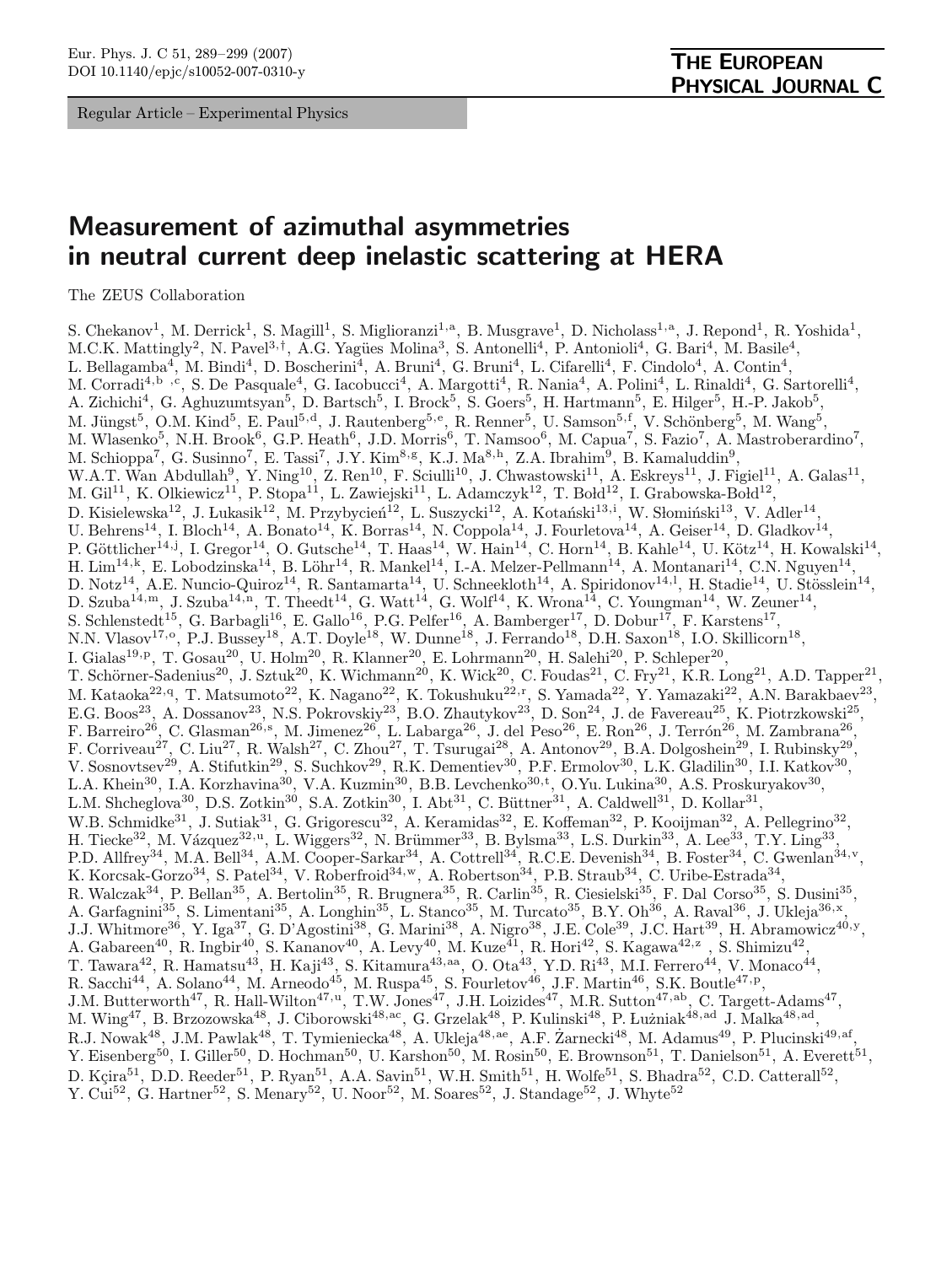- <sup>1</sup> Argonne National Laboratory, Argonne, Illinois 60439-4815, USA<sup>ag</sup>
- <sup>2</sup> Andrews University, Berrien Springs, Michigan 49104-0380, USA
- $^3$ Institut für Physik der Humboldt-Universität zu Berlin, Berlin, Germany
- <sup>4</sup> University and INFN Bologna, Bologna, Italyah
- $^5$  Physikalisches Institut der Universität Bonn, Bonn, Germany<sup>ai</sup>
- $6$  H.H. Wills Physics Laboratory, University of Bristol, Bristol, United Kingdom<sup>aj</sup>
- <sup>7</sup> Calabria University, Physics Department and INFN, Cosenza, Italy ah
- $\frac{8}{9}$  Chonnam National University, Kwangju, South Korea<sup>ak</sup><br> $\frac{9}{9}$  Jabatan Fiail, Universiti Malaya, 50602 Kuala Lumpur
- $^{9}$  Jabatan Fizik, Universiti Malaya, 50603 Kuala Lumpur, Malaysia<sup>al 10</sup> Novis Lebensteries, Columbia University Iminester on Hydeon, No
- <sup>10</sup> Nevis Laboratories, Columbia University, Irvington on Hudson, New York 10027, USAam
- <sup>11</sup> The Henryk Niewodniczanski Institute of Nuclear Physics, Polish Academy of Sciences, Cracow, Poland<sup>an</sup>
- <sup>12</sup> Faculty of Physics and Applied Computer Science, AGH-University of Science and Technology, Cracow, Poland<sup>ao</sup>
- <sup>13</sup> Department of Physics, Jagellonian University, Cracow, Poland
- <sup>14</sup> Deutsches Elektronen-Synchrotron DESY, Hamburg, Germany<br><sup>15</sup> Deutsches Elektronen-Synchrotron DESY, Zeuthen, Germany
- <sup>15</sup> Deutsches Elektronen-Synchrotron DESY, Zeuthen, Germany
- <sup>16</sup> University and INFN, Florence, Italy<sup>ah</sup>
- Fakultät für Physik der Universität Freiburg i.Br., Freiburg i.Br., Germany<sup>ai</sup>
- <sup>18</sup> Department of Physics and Astronomy, University of Glasgow, Glasgow, U.K.<sup>aj</sup>
- <sup>19</sup> Department of Engineering in Management and Finance, Univ. of Aegean, Greece
- $^{20}$  Hamburg University, Institute of Exp. Physics, Hamburg, Germany<sup>ai</sup>
- <sup>21</sup> Imperial College London, High Energy Nuclear Physics Group, London, U.K.<sup>aj</sup><br><sup>22</sup> Institute of Particle and Nuclear Studies, KEK, Teuluba, Japan<sup>ap</sup>
- <sup>22</sup> Institute of Particle and Nuclear Studies, KEK, Tsukuba, Japan<sup>ap</sup><br><sup>23</sup> Institute of Physics and Technology of Ministry of Education and
- <sup>23</sup> Institute of Physics and Technology of Ministry of Education and Science of Kazakhstan, Almaty, Kazakhstan<br><sup>24</sup> Kyungpook National University Center for High Energy Physics, Daegu, South Korea <sup>ak</sup>
- <sup>24</sup> Kyungpook National University, Center for High Energy Physics, Daegu, South Korea <sup>ak</sup>
- Institut de Physique Nucléaire, Université Catholique de Louvain, Louvain-la-Neuve, Belgium<sup>aq</sup>
- <sup>26</sup> Departamento de Física Teórica, Universidad Autónoma de Madrid, Madrid, Spain<sup>ar</sup>
- Department of Physics, McGill University, Montréal, Québec, Canada H3A 2T8<sup>as</sup>
- <sup>28</sup> Meiji Gakuin University, Faculty of General Education, Yokohama, Japan<sup>ap</sup>
- Moscow Engineering Physics Institute, Moscow, Russia<sup>at</sup>
- <sup>30</sup> Moscow State University, Institute of Nuclear Physics, Moscow, Russia<sup>au</sup>
- $31$  Max-Planck-Institut für Physik, München, Germany
- $32$  NIKHEF and University of Amsterdam, Amsterdam, Netherlands<sup>av</sup>
- <sup>33</sup> Physics Department, Ohio State University, Columbus, Ohio 43210, USA<sup>ag 34</sup> Department of Physics University of Oxford, Oxford U.K.<sup>aj</sup>
- Department of Physics, University of Oxford, Oxford U.K.<sup>aj</sup>
- $^{35}$  Dipartimento di Fisica dell' Università and INFN, Padova, Italy<sup>ah</sup>
- <sup>36</sup> Department of Physics, Pennsylvania State University, University Park, Pennsylvania 16802, USA<sup>am</sup><br><sup>37</sup> Polytechnic University Sagamihara, Japan<sup>ap</sup>
- $37$  Polytechnic University, Sagamihara, Japan<sup>ap</sup>
- Dipartimento di Fisica, Università 'La Sapienza' and INFN, Rome, Italy<sup>ag</sup>
- <sup>39</sup> Rutherford Appleton Laboratory, Chilton, Didcot, Oxon, U.K.<sup>aj</sup>
- <sup>40</sup> Raymond and Beverly Sackler Faculty of Exact Sciences, School of Physics, Tel-Aviv University, Tel-Aviv, Israel<sup>aw</sup>
- <sup>41</sup> Department of Physics, Tokyo Institute of Technology, Tokyo, Japan<sup>ap</sup>
- <sup>42</sup> Department of Physics, University of Tokyo, Tokyo, Japan<sup>ap</sup>
- <sup>43</sup> Tokyo Metropolitan University, Department of Physics, Tokyo, Japanap
- $^{44}$  Università di Torino and INFN, Torino, Italy<sup>ah</sup>
- $^{45}$ Università del Piemonte Orientale, Novara, and INFN, Torino, Italy<sup>ah</sup>
- <sup>46</sup> Department of Physics, University of Toronto, Toronto, Ontario, Canada M5S 1A7<sup>as</sup>
- <sup>47</sup> Physics and Astronomy Department, University College London, London, U.K.<sup>aj</sup><br><sup>48</sup> Warson: University Institute of Europinental Physics, Warson: Poland
- <sup>48</sup> Warsaw University, Institute of Experimental Physics, Warsaw, Poland
- <sup>49</sup> Institute for Nuclear Studies, Warsaw, Poland
- <sup>50</sup> Department of Particle Physics, Weizmann Institute, Rehovot, Israel<sup>ax</sup>
- <sup>51</sup> Department of Physics, University of Wisconsin, Madison, Wisconsin 53706, USA<sup>ag</sup>
- 52 Department of Physics, York University, Ontario, Canada M3J 1P3<sup>as</sup>

† deceased

- Received: 18 August 2006 / Revised version: 13 February 2007 /
- Published online: 8 May 2007 − © Springer-Verlag / Societ`a Italiana di Fisica 2007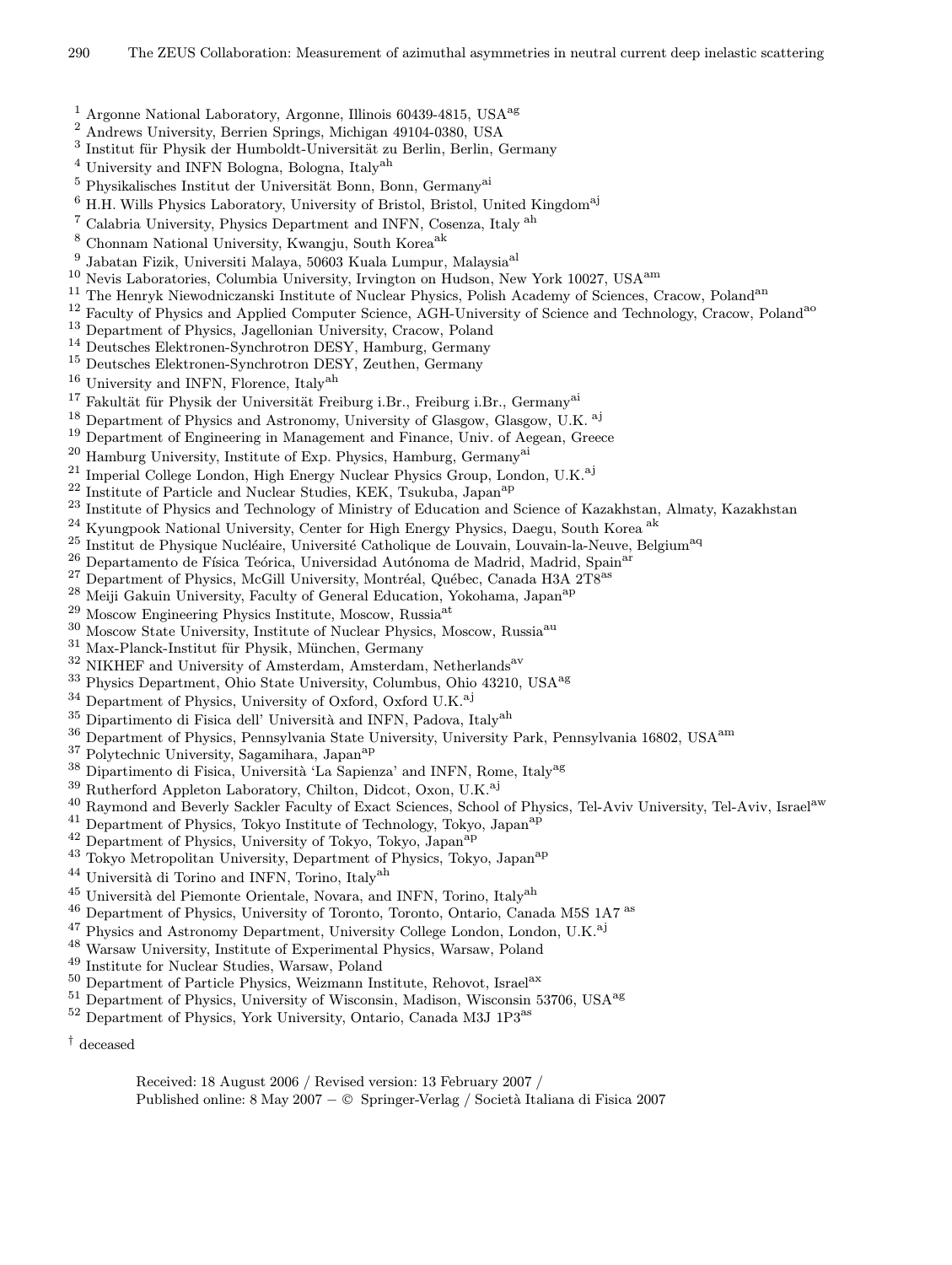Abstract. The distribution of the azimuthal angle of charged and neutral hadrons relative to the lepton plane has been studied for neutral current deep inelastic  $ep$  scattering using an integrated luminosity of  $45 \text{ pb}^{-1}$  taken with the ZEUS detector. The kinematic range is  $100 < Q^2 < 8000 \text{ GeV}^2$ ,  $0.2 < y < 0.8$ and  $0.01 < x < 0.1$  where  $Q^2$  is the virtuality of the exchanged boson, y is the inelasticity and x is the Bjorken variable. The measurements were made in the hadronic centre-of-mass system. The analysis exploits the energy-flow method, which allows the measurement to be made over a larger range of pseudorapidity compared to previous results. The dependence of the moments of the azimuthal distributions on the pseudorapidity and minimum transverse energy of the final-state hadrons are presented. Although the predictions from next-to-leading-order QCD describe the data better than do the Monte Carlo models incorporating leading-logarithm parton showers, they still fail to describe the magnitude of the asymmetries. This suggests that higher-order calculations may be necessary to describe these data.

<sup>a</sup> also affiliated with University College London, UK

- <sup>b</sup> also at University of Hamburg, Germany, Alexander von Humboldt Fellow
- <sup>c</sup> e-mail: corradi@mail.desy.de
- <sup>d</sup> retired
- <sup>e</sup> now at Univ. of Wuppertal, Germany
- <sup>f</sup> formerly U. Meyer
- <sup>g</sup> supported by Chonnam National University in 2005
- h supported by a scholarship of the World Laboratory Björn Wiik Research Project
- <sup>i</sup> supported by the research grant no. 1 P03B 04529 (2005- 2008)

<sup>j</sup> now at DESY group FEB, Hamburg, Germany

<sup>k</sup> now at Argonne National Laboratory, Argonne, IL, USA

- also at Institut of Theoretical and Experimental, Physics, Moscow, Russia
- <sup>m</sup> also at INP, Cracow, Poland
- <sup>n</sup> on leave of absence from FPACS, AGH-UST, Cracow, Poland
- <sup>o</sup> partly supported by Moscow State University, Russia
- <sup>p</sup> also affiliated with DESY
- <sup>q</sup> now at ICEPP, University of Tokyo, Japan
- <sup>r</sup> also at University of Tokyo, Japan
- <sup>s</sup> Ramón y Cajal Fellow

partly supported by Russian Foundation for Basic Research grant no. 05-02-39028-NSFC-a

- <sup>u</sup> now at CERN, Geneva, Switzerland
- <sup>v</sup> PPARC Postdoctoral Research Fellow
- <sup>w</sup> EU Marie Curie Fellow
- partially supported by Warsaw University, Poland
- <sup>y</sup> also at Max Planck Institute, Munich, Germany, Alexander von Humboldt Research Award

<sup>z</sup> now at KEK, Tsukuba, Japan

- aa Department of Radiological Science
- ab PPARC Advanced fellow
- <sup>ac</sup> also at Lódź University, Poland
- <sup>ad</sup> Lódź University, Poland

ae supported by the Polish Ministry for Education and Science grant no. 1 P03B 12629

af supported by the Polish Ministry for Education and Science grant no. 1 P03B 14129

ag supported by the US Department of Energy

ah supported by the Italian National Institute for Nuclear Physics (INFN)

ai supported by the German Federal Ministry for Education and Research (BMBF), under contract numbers HZ1GUA 2, HZ1GUB 0, HZ1PDA 5, HZ1VFA 5

aj supported by the Particle Physics and Astronomy Research Council, UK

#### 1 Introduction

The description of the hadronic final state in deep inelastic scattering (DIS) is influenced by perturbative Quantum Chromodynamics (pQCD) in several ways that can be calculated through exact matrix elements or leadinglogarithm parton showers. Measurements of the azimuthal distribution of hadrons in the semi-inclusive process  $e +$  $p \rightarrow e+h+X$  in DIS are sensitive to predictions of pQCD. The azimuthal angle,  $\phi$ , is defined in the hadronic centreof-mass (HCM) frame as the angle between the hadronproduction plane and the lepton-scattering plane as illustrated in Fig. 1.

- al supported by the Malaysian Ministry of Science, Technology and Innovation/Akademi Sains Malaysia grant SAGA 66-02- 03-0048
- am supported by the US National Science Foundation

an supported by the Polish State Committee for Scientific Research, grant no. 620/E-77/SPB/DESY/P-03/DZ 117/2003- 2005 and grant no. 1P03B07427/2004-2006

- ao supported by the Polish Ministry of Scientific Research and Information Technology, grant no. 112/E-356/SPUB/DESY/ P-03/DZ 116/2003-2005 and 1 P03B 065 27
- ap supported by the Japanese Ministry of Education, Culture, Sports, Science and Technology (MEXT) and its grants for Scientific Research

<sup>aq</sup> supported by FNRS and its associated funds (IISN and FRIA) and by an Inter-University Attraction Poles Programme subsidised by the Belgian Federal Science Policy Office

ar supported by the Spanish Ministry of Education and Science through funds provided by CICYT

as supported by the Natural Sciences and Engineering Research Council of Canada (NSERC)

at partially supported by the German Federal Ministry for Education and Research (BMBF)

au supported by RF Presidential grant N 1685.2003.2 for the leading scientific schools and by the Russian Ministry of Education and Science through its grant for Scientific Research on High Energy Physics

av supported by the Netherlands Foundation for Research on Matter (FOM)

aw supported by the German–Israeli Foundation and the Israel Science Foundation

 $a$ <sup>x</sup> supported in part by the MINERVA Gesellschaft für Forschung GmbH, the Israel Science Foundation (grant no. 293/02-11.2) and the U.S.–Israel Binational Science Foundation

ak supported by the Korean Ministry of Education and Korea Science and Engineering Foundation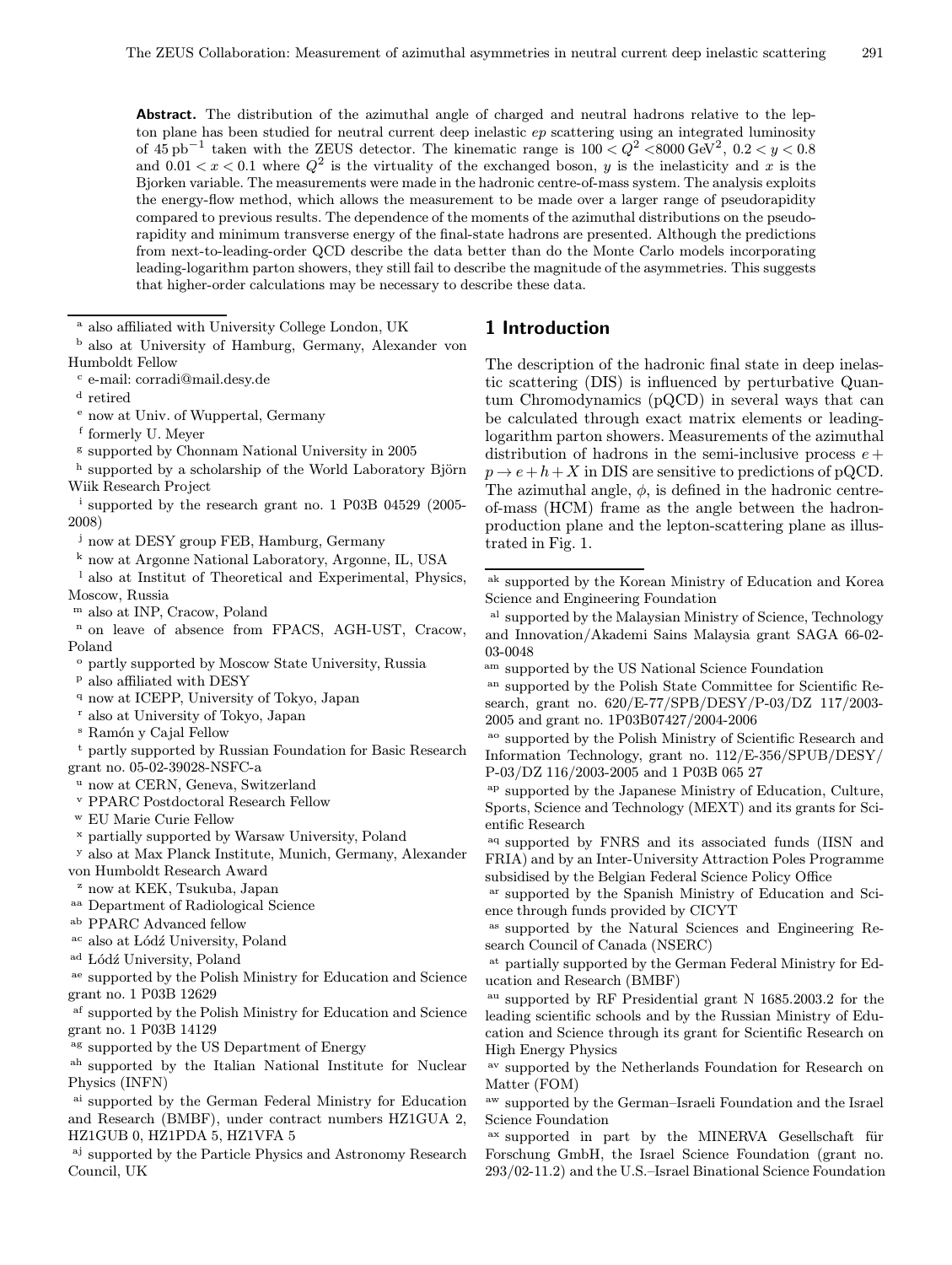

Fig. 1. The definition of the azimuthal angle  $\phi$  either in the HCM or the Breit frame. The incoming electron is denoted by e, the scattered electron by  $e'$ , the exchanged virtual photon by  $\gamma^*$ and the outgoing hadron or parton by h

Asymmetries in  $\phi$  result from the final-state hadrons having transverse momentum with respect to the colliding virtual photon and the incoming proton. In pQCD,  $\alpha_s$ -order QCD processes such as QCD Compton (QCDC)  $(\gamma^*q \to qq)$  and boson–gluon fusion (BGF)  $(\gamma^*q \to q\bar{q})$  are the main sources of these hadrons. These two processes have different  $\phi$  behaviours [1] as well as a different pseudorapidity, η, dependence, defined here with respect to the incoming proton direction in the HCM frame. Figure 2a shows that hadrons from BGF and QCDC dominate over quark–parton-model (QPM) ( $\gamma^* q \to q$ ) events in the region  $-4 < \eta^{\text{HCM}} < 0$ . In addition, gluons and quarks from the QCDC process have different pseudorapidity dependencies, as illustrated in Fig. 2b.

The azimuthal dependence for semi-inclusive neutral current (NC) DIS can be written  $[2-5]$  as:

$$
\frac{d\sigma^{ep \to ehX}}{d\phi} = \mathcal{A} + \mathcal{B}\cos\phi + \mathcal{C}\cos 2\phi + \mathcal{D}\sin\phi + \mathcal{E}\sin 2\phi.
$$
\n(1)

The azimuthal asymmetries, specified by the parameters  $\mathcal{B}, \mathcal{C}, \mathcal{D}$  and  $\mathcal{E}$ , are extracted from the data by calculating the statistical moments of the experimental distributions:

$$
\langle \cos \phi \rangle = \frac{\mathcal{B}}{2\mathcal{A}}; \qquad \qquad \langle \sin \phi \rangle = \frac{\mathcal{D}}{2\mathcal{A}}; \langle \cos 2\phi \rangle = \frac{\mathcal{C}}{2\mathcal{A}}; \qquad \qquad \langle \sin 2\phi \rangle = \frac{\mathcal{E}}{2\mathcal{A}}.
$$

Equation (1) results from the polarisation of the exchanged virtual photon. The coefficient  $\beta$  originates from the interference between the transversely and longitudinally polarised components; the coefficient  $\mathcal C$  is due to the interference of amplitudes corresponding to the  $+1$  and  $-1$  helicity parts of the transversely polarised exchanged boson. The coefficients  $D$  and  $E$  arise from parity-violating weak interactions or longitudinal polarisation of the initial lepton beam [3]. They vanish for purely electromagnetic interactions with unpolarised beams.

It has been proposed [4] to analyse the asymmetry as a function of the transverse momentum cutoff,  $p_T^{\text{cut}}$ , of a detected hadron. Such a cut is efficient in removing QPM events. Consequently, at higher  $p_T^{\rm cut}$  values a better agreement should be obtained with the perturbative QCD pre-



Fig. 2. (a) The fraction of BGF (dashed line), QCDC (full line) and QPM (dotted line) processes as a function of pseudorapidity,  $\eta^{\rm HCM}$ , in the HCM frame for the energy-flow method. (b) For the QCD Compton process, the quark and gluon contributions as a function of  $\eta^{\text{HCM}}$ . These predictions were taken from Lepto 6.5.1 and are shown for the kinematic region 100 <  $Q^2$  < 8000 GeV<sup>2</sup>, 0.2 < y < 0.8 and 0.01 < x < 0.1 for hadrons with  $p_T > 0.15$  GeV and  $\theta > 8^\circ$ 

dictions. A model using a resummation formalism [6] to predict azimuthal asymmetries has also been proposed. This model predicts that logarithmic corrections due to soft parton emission could be large. A recent paper [7] showed that a part of the asymmetries previously measured by the ZEUS collaboration [8, 9] may come from terms that are not included in the perturbative gluon radiation but are related to the intrinsic transverse motion of quarks.

For NC DIS with an unpolarised lepton beam, the  $\langle \cos \phi \rangle$  and  $\langle \cos 2\phi \rangle$  values have been measured by the ZEUS collaboration [8, 9] to be at the few percent level. The first publication [8] measured the azimuthal distribution for charged hadrons, whereas the second [9] was performed for jets of high transverse energy. The present analysis used the energy-flow method, which permits both neutral and charged hadrons to be included in the measurements. This analysis was performed using a similar data sample but in an extended kinematic range compared to previous publications. In particular, the polar-angle range of the measurements was increased with respect to the previous studies [8, 9]. The energy-flow method enhances the contribution of leading hadrons since the direction of each particle in the final state is weighted with its transverse energy [10–15]. This method is discusssed in detail elsewhere [16]. Additionally, the values  $\langle \sin \phi \rangle$  and  $\langle \sin 2\phi \rangle$ were determined, although they are expected [3, 5] to be much smaller than  $\langle \cos \phi \rangle$  and  $\langle \cos 2\phi \rangle$ .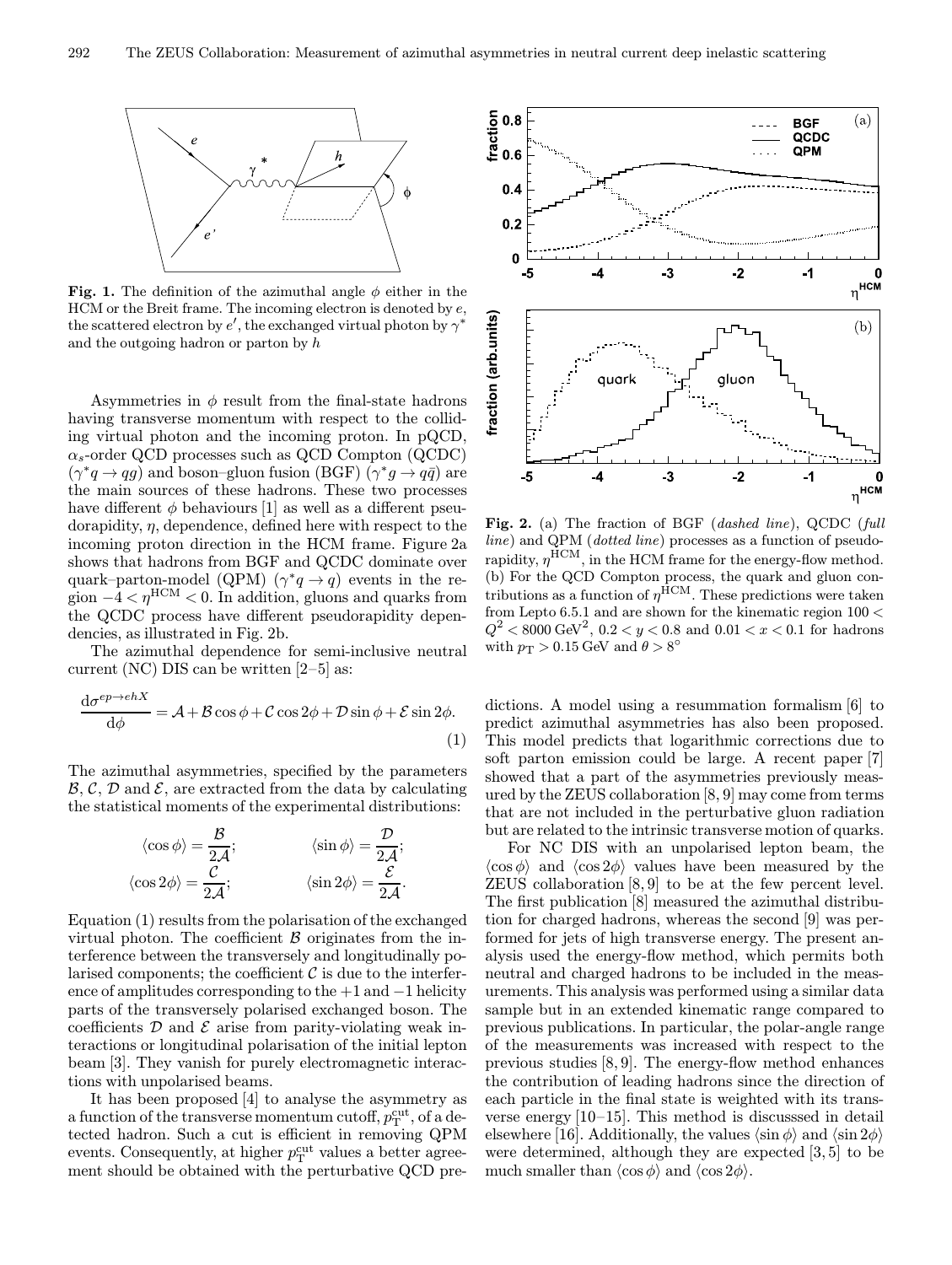This paper presents measurements of  $\langle \cos \phi \rangle$ ,  $\langle \cos 2\phi \rangle$ ,  $\langle \sin \phi \rangle$  and  $\langle \sin 2\phi \rangle$  as a function of the pseudorapidity,  $\eta^\textrm{HCM},$  and minimum transverse energy,  $E_{\textrm{T,min}}^{\textrm{HCM}}$  (instead of  $p_T^{\text{cut}}$  [4]), of the final-state hadrons. The results are compared to theoretical expectations.

#### 2 Data sample

The experimental results are based on the data collected in 1995-97 with the ZEUS detector at HERA. Protons of 820 GeV collided with 27.5 GeV unpolarised<sup>1</sup> positrons. Neutral current DIS events were selected from data corresponding to an integrated luminosity of  $45 \text{ pb}^{-1}$ . A detailed description of the ZEUS detector can be found elsewhere [18]. A brief outline of the components that are most relevant for this analysis is given below.

The high-resolution uranium–scintillator calorimeter (CAL) [19–22] consists of three parts: the forward (FCAL), the barrel (BCAL) and the rear (RCAL) calorimeters. Each part is subdivided transversely into towers and longitudinally into one electromagnetic section (EMC) and either one (in RCAL) or two (in BCAL and FCAL) hadronic sections (HAC). The smallest subdivision of the calorimeter is called a cell. The CAL energy resolutions, as measured under test-beam conditions, are  $\sigma(E)/E = 0.18/\sqrt{E}$ for electrons and  $\sigma(E)/E = 0.35/\sqrt{E}$  for hadrons, with E in GeV.

Charged particles are tracked in the central tracking detector (CTD) [23–25], which operates in a magnetic field of 1.43 T provided by a thin superconducting coil. The CTD consists of 72 cylindrical drift chamber layers, organised in 9 superlayers covering the polar-angle<sup>2</sup> region  $15° < \theta <$ 164◦. The transverse-momentum resolution for full-length tracks is  $\sigma(p_T)/p_T = 0.0058p_T \oplus 0.0065 \oplus 0.0014/p_T$ , with  $p_T$  in GeV.

The selection criteria were based on an earlier ZEUS investigation [8]. The main requirements on the event were:

- an identified scattered positron with energy  $E_e'$  > 10 GeV. Energy deposits in the CAL, consistent with being a photon, within an  $\eta - \phi$  cone of radius 1 around the direction of the candidate positron, were removed from the calculation of the positron energy;
- $100 < Q^2 < 8000 \text{ GeV}^2$ ,  $0.2 < y < 0.8$  and  $0.01 < x <$ 0.1. The quantities  $x, y$  and  $Q^2$  are respectively x-Bjorken, the inelasticity, and the negative square of the exchanged boson virtuality. The double angle method was used to reconstruct these variables and so determine the direction of the exchanged boson [26, 27]. The mean values of x, y and  $Q^2$  were respectively

 $0.0222, 0.351$  and  $700 \,\text{GeV}^2$ . The final sample consisted of 16 472 events.

Charged and neutral final-state particles were reconstructed using a combination of track and calorimeter information that optimises the resolution of the reconstructed kinematic variables [28, 29]. The selected tracks and calorimeter clusters are referred to as energy flow objects (EFOs). The EFOs were required to satisfy the following:

- transverse momentum in the laboratory frame  $p_T$ 0.15 GeV;
- polar angle  $\theta > 8^\circ$ .

These cuts ensured the analysis was performed in a region of high acceptance and high detector efficiency. An average of about 18 EFOs per event were reconstructed, yielding a total of 293 000 objects, each of which provided a value of the azimuthal angle,  $\phi$ , used for further analysis.

#### 3 Method

The energy-flow method was proposed [30, 31] to ensure that the inclusive variables such as those measured here are infra-red and collinear safe due to the direction of each particle being weighted by its transverse energy. In addition, the energy flow method has the experimental advantage of higher statistics and probing a larger region of phase space compared to using charged particles only [8] or reconstructing jets [9].

In this analysis, the moments of trigonometric functions of the azimuthal angle are calculated as follows. For a function,  $F(n\phi^{\text{HCM}})$ , where  $F(n\phi^{\text{HCM}})$  can be  $\sin(n\phi^{\text{HCM}})$  or  $\cos(n\phi^{\text{HCM}})$  and  $n=1$  or 2, the mean value was determined using the formula

$$
\langle F(n\phi^{\text{HCM}})\rangle = \frac{\sum_{i} E_{\text{T},i}^{\text{HCM}} F(n\phi_{i}^{\text{HCM}})}{\sum_{i} E_{\text{T},i}^{\text{HCM}}} ,\qquad(2)
$$

where  $E_{\rm T}^{\rm HCM}$  is the transverse energy and  $\phi$  the azimuthal angle for each EFO,  $i$ . The value is calculated in bins of  $\eta^{\text{HCM}}$ , semi-inclusively, and for different minimum cuts on the transverse energy of the EFO,  $E_{T,\text{min}}^{\text{HCM}}$ . Equation (2) is also used for the determination of the moments in theoretical calculations, in which the sum is either over final-state hadrons or partons. The mean values are not expected to be sensitive to uncertainties in fragmentation functions and calorimeter energy scale, since such effects contribute to both the numerator and the denominator.

#### 4 Correction procedure

Monte Carlo (MC) events were used to correct the data for detector acceptances. For all generated events, the ZEUS detector response was simulated in detail using a program based on Geant 3.13 [32].

<sup>1</sup> The positrons were transversely polarised due to the Sokolov–Ternov [17] effect, but had no longitudinal polarisation.

<sup>2</sup> The ZEUS coordinate system is a right-handed Cartesian system, with the Z axis pointing in the proton beam direction, referred to as the "forward direction", and the  $X$  axis pointing left towards the centre of HERA. The coordinate origin is at the nominal interaction point.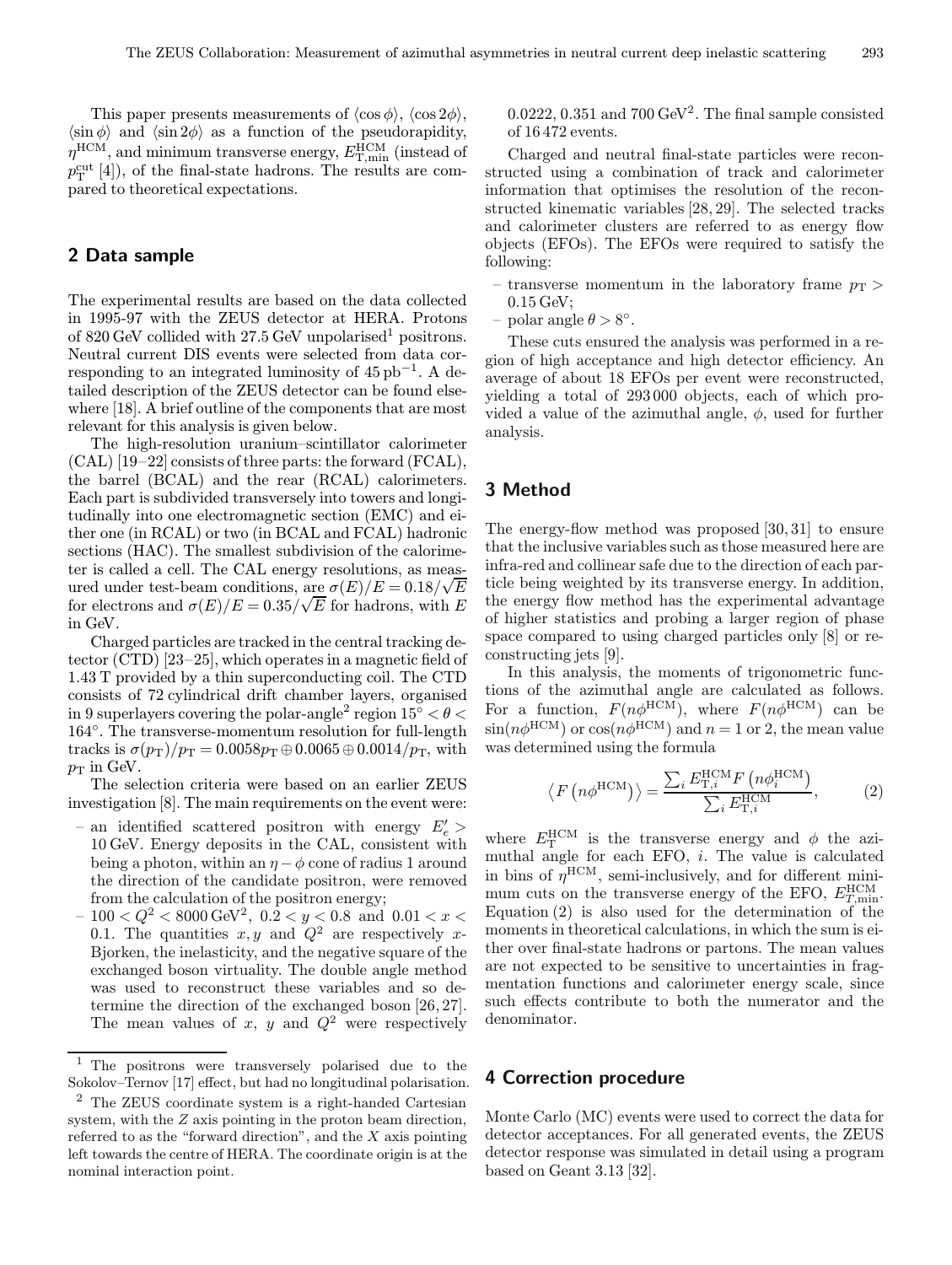Neutral current events with electroweak radiative corrections were simulated with the Lepto 6.5.1 [33] program interfaced to Heracles 4.6.1 [34, 35] via the Djangoh 1.1 program [36, 37]. High-order QCD processes were simulated using the MEPS option of Lepto. A second sample of MC events was generated with Ariadne 4.12 [38], where the QCD cascade is simulated with the colourdipole model. In all cases, the events were generated using the CTEQ4D parton density parametrisation [39] of the proton. The final-state partonic system was hadronised using the Lund string model as implemented in Jetset 7.4 [40].

For a given bin, j, in  $\eta^{\text{HCM}}$  and  $F(n\phi^{\text{HCM}})$ , two correction factors for  $F(n\phi^{\text{HCM}})$  were derived from MC as the ratio of values determined using hadrons and EFOs:

$$
C_j = \frac{\left[\sum_i E_{\text{T},i}^{\text{HCM}} F\left(n\phi_i^{\text{HCM}}\right)\right]_{\text{had},j}^{\text{MC}}}{\left[\sum_i E_{\text{T},i}^{\text{HCM}} F\left(n\phi_i^{\text{HCM}}\right)\right]_{\text{EFO},j}^{\text{MC}}},
$$

$$
D_j = \frac{\left[\sum_i E_{\text{T},i}^{\text{HCM}}\right]_{\text{had},j}^{\text{MC}}}{\left[\sum_i E_{\text{T},i}^{\text{HCM}}\right]_{\text{EFO},j}^{\text{MC}}},
$$

where  $C_i$  corrects the trigonometric function weighted with  $E_T$  and  $D_j$  corrects the sum of  $E_T$  in the bin, j. The corrected data for a bin in  $\eta^{\text{HCM}}$  is then given by

$$
\langle F(n\phi^{\text{HCM}})\rangle_{\text{corr}} = \frac{\sum_{j} (\sum_{i} E_{\text{T},i}^{\text{HCM}} F(n\phi_{i}^{\text{HCM}}))_{\text{EFO},j} \cdot C_{j}}{\sum_{j} (\sum_{i} E_{\text{T},i}^{\text{HCM}})_{\text{EFO},j} \cdot D_{j}}.
$$

The overall correction factors are about 10% and arise mainly from undetected hadrons.

For this approach to be valid, the uncorrected energy flow in the data must be well described by the MC simulations at the detector level. This condition was satisfied [41] by both the Lepto and Ariadne simulations in the  $\eta^{\text{HCM}}$ and  $E_{\rm T}^{\rm HCM}$  regions under investigation. The samples of Lepto events were used for the final corrections.

Systematic uncertainties of the azimuthal asymmetry were determined by varying the event selection cuts within their reconstruction resolution and the total systematic uncertainty was taken as the sum in quadrature of the individual systematics. The dominant contributions originated from the following sources (maximal deviations for  $\langle \cos \phi \rangle$ are shown in parentheses):

- the use of the Ariadne MC model to correct the data  $(0.017);$
- varying the cut on the  $p_T$  of the final-state objects from 0.15 GeV to 0.2 GeV to estimate the effect due to low- $p_T$ tracks (0.013);
- the inclusion of energy deposits consistent with being a photon for the calculation of the hadronic angle, used in the double angle method [26, 27], and therefore the transformation to the HCM frame (0.009).

The effect of the variation of other selection cuts was negligible.

#### 5 QCD calculations

The data were compared to the MC programs Lepto and Ariadne, described in the previous section, and to a next-toleading-order (NLO) prediction. In these twoMC programs, the azimuthal-angular distribution is implemented according to the first-order QCD matrix elements for QCDC and BGF. The parton-shower and soft-matrix-element events do not introduce azimuthal asymmetries. The NLO predictions were calculated using the dipole factorisation formulae [42] implemented in the Disent program [42, 43]. The calculations used a generalised version of the subtraction method [44] and were performed in the massless  $\overline{\text{MS}}$  renormalisation and factorisation schemes. The azimuthal-angle distribution is calculated to NLO by the Disent program through the use of the photon leptonic current in the amplitudes for the QCDC, BGF and  $\mathcal{O}(\alpha_s^2)$  processes. This program contains neither  $Z^0$  exchange nor hadronisation effects. The following settings were used as defaults for Disent: the number of flavours was five, the factorisation and renormalisation scales were  $\mu_{\text{F,R}} = Q$ , and the parton distribution function was CTEQ3M [45]. Samples of events from Lepto 6.5.1 were used to correct the NLO QCD calculations for  $Z^0$ -exchange effects, hadronisation and undetected particles due to the requirements on  $p_T$  and  $\theta$  of the produced hadrons. The corrections were performed using the formalism in Sect. 4 by replacing EFOs by partons with the  $C_i$  and  $D_i$  factor estimated from Lepto 6.5.1.

The uncertainty in the Disent predictions was estimated by changing the following:

- the renormalisation and factorisation scales were individually changed to  $\mu_{\text{F,R}} = Q/2$  and  $2Q$ ;
- the parton distribution functions CTEQ4M [39], CTEQ5M [46], were used;
- the correction for  $Z^0$ -exchange effects, hadronisation and undetected particles was repeated with the Ariadne 4.12 MC.

The above uncertainties were at most 0.004 in both  $\langle \cos \phi \rangle$  and  $\langle \cos 2\phi \rangle$ . They were added in quadrature and are displayed in the figures as shaded bands around the central prediction. The sensitivity to different gluon distributions was checked by using the MRST99 [47, 48] parton distributions functions with an increased or decreased gluon density; the differences were negligible.

#### 6 Results

Azimuthal asymmetries have been measured in NC DIS events with the requirements:  $100 < Q^2 < 8000 \text{ GeV}^2$ ,  $0.2 < y < 0.8$  and  $0.01 < x < 0.1$  for hadrons with  $p<sub>T</sub>$  $0.15 \,\text{GeV}$  and  $\theta > 8^\circ$ . The mean values of  $\cos \phi^{\text{HCM}}$ ,  $\cos 2\phi^{\text{HCM}}$ ,  $\sin \phi^{\text{HCM}}$  and  $\sin 2\phi^{\text{HCM}}$  are shown in Fig. 3 and given in Tables 1 and 2 as a function of  $\eta^{\rm HCM}$ . The data are compared with predictions from MC models and from NLO QCD as described in the previous section.

Figure 3 shows that the value of  $\langle \cos \phi^{\text{HCM}} \rangle$  is negative for  $\eta^{\text{HCM}} < -2$  but becomes positive for larger  $\eta^{\text{HCM}}$ .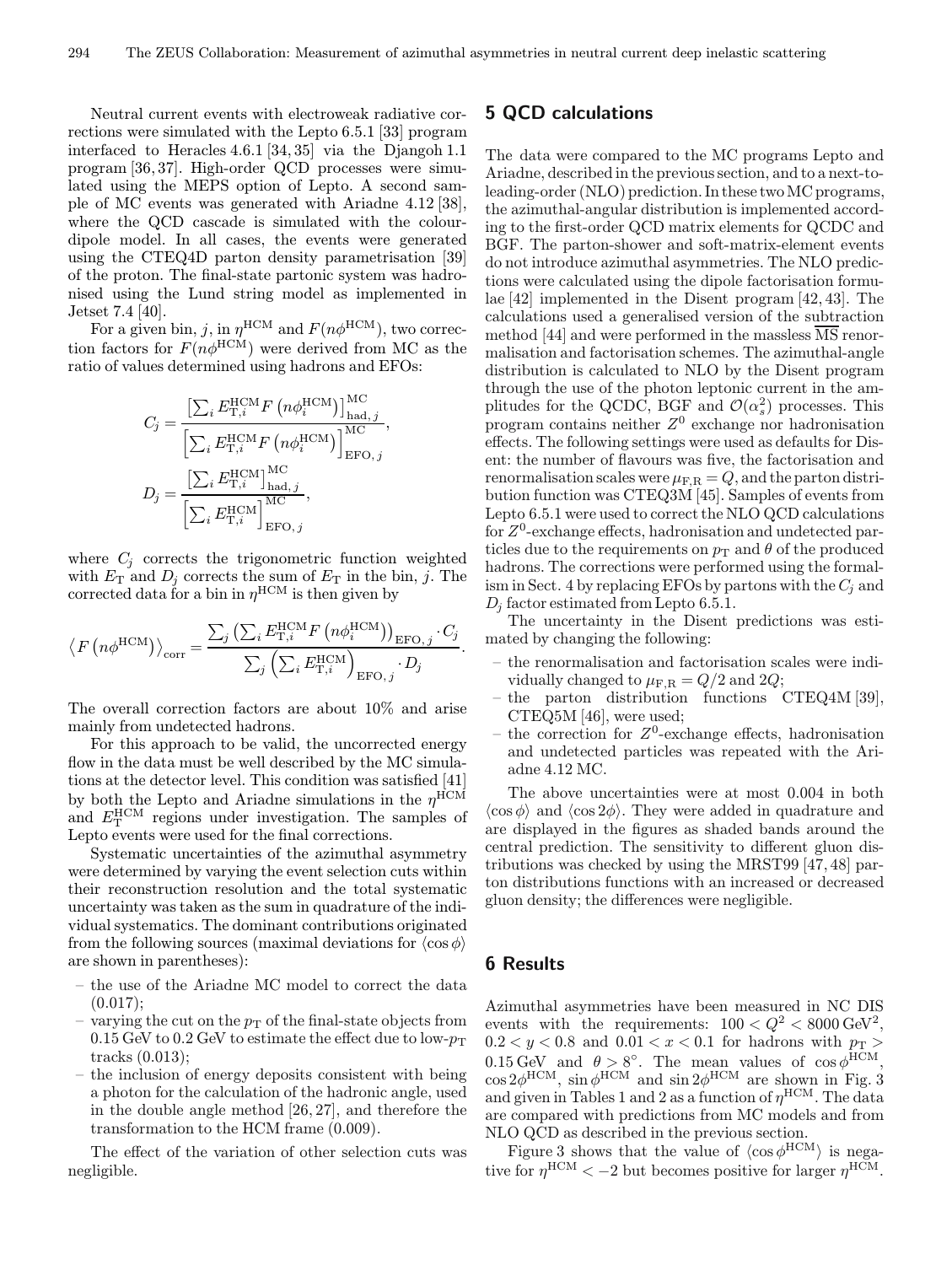

Fig. 3. The values of  $\langle \cos \phi^{HCM} \rangle$ ,  $\langle \cos 2\phi^{HCM} \rangle$ ,  $\langle \sin \phi^{HCM} \rangle$  and  $\langle \sin 2\phi^{HCM} \rangle$ , calculated using the energy-flow method as in (2), as a function of hadron pseudorapidity,  $\eta^{\text{HCM}}$ . They were obtained in the HCM frame for the kinematic region  $100 < Q^2 < 8000$  GeV<sup>2</sup>,  $0.01 < x < 0.1$  and  $0.2 < y < 0.8$  for hadrons with  $p_T > 0.15$  GeV and  $\theta > 8^\circ$ . The *inner error bars* are statistical uncertainties, the outer are statistical and systematic uncertainties added in quadrature. The NLO QCD predictions of Disent (solid line), with its associated uncertainty (shaded band), corrected for hadronisation and hadron losses (see text), the predictions of Lepto 6.5.1 (dotted line), and the predictions of Ariadne 4.12 (dashed line) are shown

This is in disagreement with both MC predictions, which are less negative for  $\eta^{\text{HCM}} < -2$  and remain negative for larger  $\eta^{\rm HCM}$ . The measured  $\langle \cos 2 \phi^{\rm HCM} \rangle$  values are consistent with zero for  $\eta^{\text{HCM}} < -2$  but are positive for higher values of  $\eta^{\text{HCM}}$ . This is consistent with the expectations from both Lepto and Ariadne.

The NLO QCD predictions, corrected for hadronisation, agree better with the experimental values for  $\langle \cos \phi^{\text{HCM}} \rangle$  than do the MC predictions. The predictions from NLO QCD are more negative for  $\eta^{\text{HCM}} < -2$  than those from the MC generators and also have positive values for larger  $\eta^{\text{HCM}}$ . However, the NLO calculation still fails to describe the magnitude of the asymmetry in the data. The comparison with NLO QCD was also made at higher  $p_{\rm T}$ , greater than 1 GeV (not shown). The Monte Carlo was used to correct the NLO for this cut; although the final correction for  $\langle \cos \phi^{\text{HCM}} \rangle$  was small, the correction for hadron removal was large. However, the comparison with the data was qualitatively the same as when the more inclusive cut was used. The disagreement between data and NLO suggests that higher-order calculations may be necessary to describe this distribution fully. Inclusion of higher orders through a resummation of large logarithmic terms is expected [6] to give an improved description compared to that of LO for  $-5 < \eta < -3$ . However, the description is not significantly better than for the other predictions. For  $\langle \cos 2\phi^{HCM} \rangle$ , the NLO and MC

predictions are similar and describe the data reasonably well.

Figure 3 shows that the values of  $\langle \sin \phi^{\text{HCM}} \rangle$  and  $\langle \sin 2\phi^{\text{HCM}} \rangle$  are small. A deviation of  $\langle \sin \phi^{\text{HCM}} \rangle$  from zero at the level of three standard deviations is observed. The mean values are expected to be at least an order of magnitude smaller than the  $\langle \cos \phi^{\text{HCM}} \rangle$  term [5]. The values of  $\langle \sin 2\phi^{\rm HCM} \rangle$  are consistent with zero. None of the theoretical models include predictions for  $\langle \sin \phi^{\text{HCM}} \rangle$  or  $\langle \sin 2\phi^{\rm HCM} \rangle$ .

To investigate the effect of the minimum transverse en- $\text{ergy cut}, E_{\text{T,min}}^{\text{HCM}}, \text{on the asymmetries, the event sample was}$ subdivided into three regions of  $\eta^{\text{HCM}}$ :  $-5 < \eta^{\text{HCM}} < -2.5$ ,  $-2.5 < \eta^{\text{HCM}} < -1 \text{ and } -1 < \eta^{\text{HCM}} < 0. \text{ For } E_{\text{T,min}}^{\text{HCM}} =$ 1 GeV, the acceptance is approximately 100%. Below this value, some hadrons are removed by the  $p_T > 0.15$  GeV requirement mainly in the region  $-2.5 < \eta^{\text{HCM}} < -1$ . The data are shown in Fig. 4, and given in Tables 3 and 4, compared to the predictions from Lepto and Ariadne MCs. As stated previously, NLO QCD predictions for higher  $E_{\rm T,min}^{\rm HCM}$ have large corrections for hadron removal.

The first region  $-5 < \eta^{\text{HCM}} < -2.5$  is part of the current region in DIS defined in the Breit frame as  $\eta^{\text{Breit}} \approx$  $\eta^{\text{HCM}} + 2 < 0$ ; in this region the main contribution to the azimuthal asymmetry comes from QCDC and arises from hadrons from quark fragmentation (Fig. 2). This region was investigated in the first ZEUS analysis of azimuthal asym-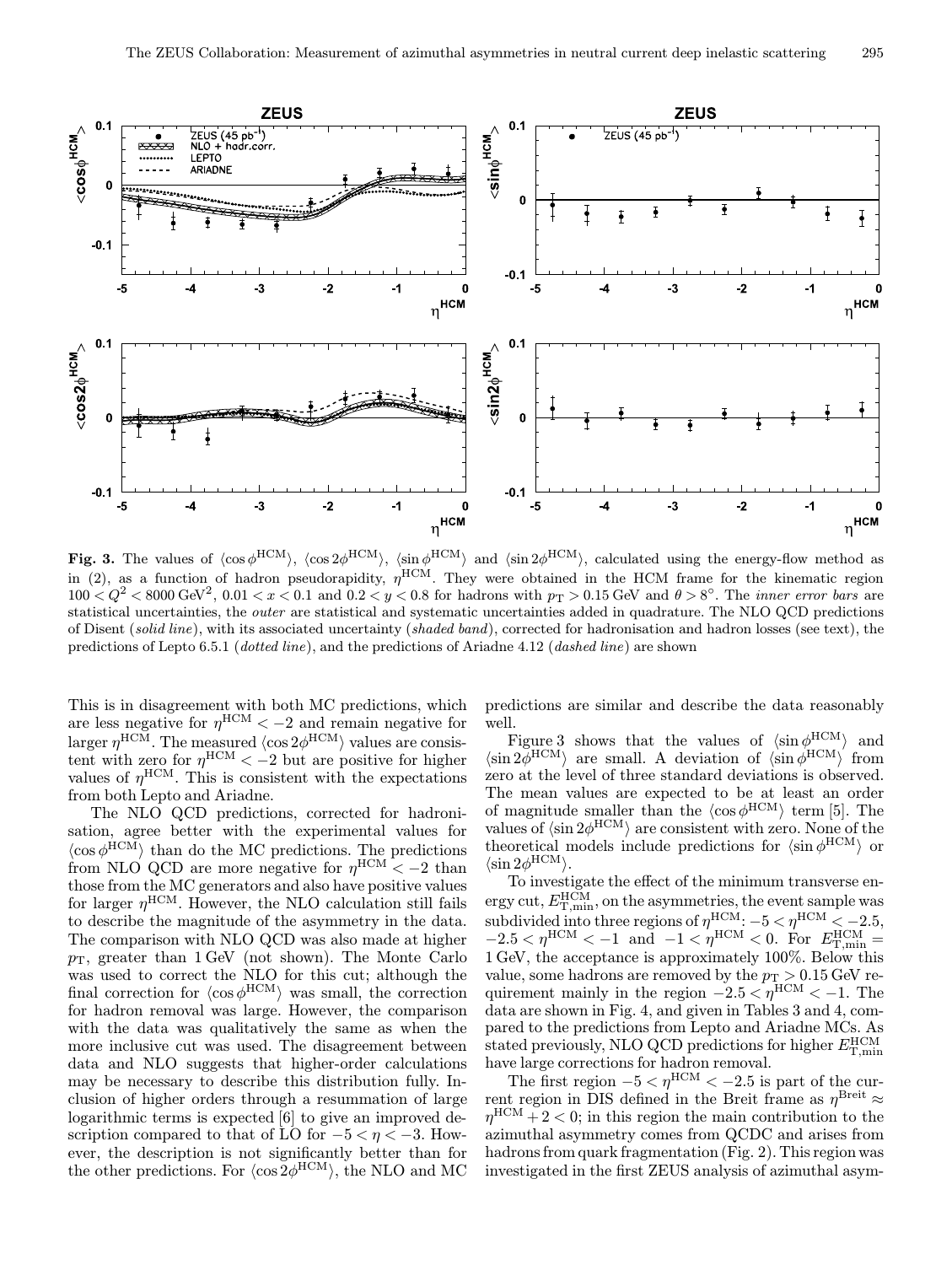**Table 1.** The values of  $\langle \cos \phi^{HCM} \rangle$  and  $\langle \cos 2\phi^{HCM} \rangle$ , calculated using the energy-flow method as in (2), as a function of hadron pseudorapidity,  $\eta^{\text{HCM}}$ . They were obtained in the HCM frame for the kinematic region  $100 < Q^2 < 8000$  GeV<sup>2</sup>,  $0.01 <$  $x < 0.1$  and  $0.2 < y < 0.8$  for hadrons with  $p<sub>T</sub> > 0.15$  GeV and  $\theta > 8^\circ$ . The quantities  $\delta_{\text{stat}}$  and  $\delta_{\text{syst}}$  are respectively the statistical and systematic uncertainties

**Table 2.** The values of  $\langle \sin \phi^{HCM} \rangle$  and  $\langle \sin 2\phi^{HCM} \rangle$ , calculated using the energy-flow method as in (2), as a function of hadron pseudorapidity,  $\eta^{\text{HCM}}$ . They were obtained in the HCM frame for the kinematic region  $100 < Q^2 < 8000$  GeV<sup>2</sup>,  $0.01 <$  $x < 0.1$  and  $0.2 < y < 0.8$  for hadrons with  $p<sub>T</sub> > 0.15$  GeV and  $\theta > 8^\circ$ . The quantities  $\delta_{\text{stat}}$  and  $\delta_{\text{syst}}$  are respectively the statistical and systematic uncertainties

| $\eta^{\rm HCM}$ | $\langle \cos\phi^{\rm H \overline{CM}} \rangle$ | $\delta_{\rm stat}$ | $\delta_{\rm syst}$  | $\eta^{\rm HCM}$ | $\langle \sin \phi^{\rm H \overline{CM}} \rangle$ | $\delta_{\rm stat}$ | $\delta_{\rm syst}$  |
|------------------|--------------------------------------------------|---------------------|----------------------|------------------|---------------------------------------------------|---------------------|----------------------|
| $-4.75$          | $-0.034$                                         | $\pm 0.015$         | $+0.009$<br>$-0.019$ | $-4.75$          | $-0.007$                                          | $\pm 0.015$         | $+0.006$<br>$-0.017$ |
| $-4.25$          | $-0.064$                                         | $\pm 0.010$         | $+0.016$<br>$-0.003$ | $-4.25$          | $-0.018$                                          | $\pm 0.010$         | $+0.005$<br>$-0.014$ |
| $-3.75$          | $-0.062$                                         | $\pm 0.008$         | $+0.004$<br>$-0.006$ | $-3.75$          | $-0.023$                                          | $\pm 0.008$         | $+0.004$<br>$-0.002$ |
| $-3.25$          | $-0.066$                                         | $\pm 0.007$         | $+0.008$<br>$-0.004$ | $-3.25$          | $-0.016$                                          | $\pm 0.007$         | $+0.004$<br>$-0.002$ |
| $-2.75$          | $-0.068$                                         | $\pm 0.006$         | $+0.008$<br>$-0.011$ | $-2.75$          | $-0.001$                                          | $\pm 0.007$         | $+0.002$<br>$-0.004$ |
| $-2.25$          | $-0.030$                                         | $\pm 0.007$         | $+0.005$<br>$-0.017$ | $-2.25$          | $-0.012$                                          | $\pm 0.007$         | $+0.002$<br>$-0.001$ |
| $-1.75$          | 0.010                                            | $\pm 0.008$         | $+0.002$<br>$-0.013$ | $-1.75$          | 0.009                                             | $\pm 0.008$         | $+0.001$<br>$-0.005$ |
| $-1.25$          | 0.020                                            | $\pm 0.008$         | $+0.002$<br>$-0.012$ | $-1.25$          | $-0.003$                                          | $\pm 0.008$         | $+0.006$<br>$-0.001$ |
| $-0.75$          | 0.028                                            | $\pm 0.010$         | $+0.002$<br>$-0.007$ | $-0.75$          | $-0.018$                                          | $\pm 0.009$         | $+0.006$<br>$-0.004$ |
| $-0.25$          | 0.019                                            | $\pm 0.010$         | $+0.012$<br>$-0.004$ | $-0.25$          | $-0.025$                                          | $\pm 0.010$         | $+0.003$<br>$-0.006$ |
| $n^{\text{HCM}}$ | $\langle \cos 2\phi^{\rm HCM} \rangle$           | $\delta_{\rm stat}$ | $\delta_{\rm syst}$  | $\eta^{\rm HCM}$ | $\langle \sin 2\phi^{\rm HCM} \rangle$            | $\delta_{\rm stat}$ | $\delta_{\rm syst}$  |
| $-4.75$          | $-0.011$                                         | $\pm 0.015$         | $+0.017$<br>$-0.002$ | $-4.75$          | 0.012                                             | $\pm 0.015$         | $+0.010$<br>$-0.002$ |
| $-4.25$          | $-0.019$                                         | $\pm 0.010$         | $+0.008$<br>$-0.003$ | $-4.25$          | $-0.004$                                          | $\pm 0.010$         | $+0.001$<br>$-0.007$ |
| $-3.75$          | $-0.029$                                         | $\pm 0.008$         | $+0.013$<br>$-0.002$ | $-3.75$          | 0.006                                             | $\pm 0.008$         | $+0.001$<br>$-0.007$ |
| $-3.25$          | 0.009                                            | $\pm 0.007$         | $+0.000$<br>$-0.012$ | $-3.25$          | $-0.009$                                          | $\pm 0.007$         | $+0.005$<br>$-0.002$ |
| $-2.75$          | 0.004                                            | $\pm 0.007$         | $+0.006$<br>$-0.006$ | $-2.75$          | $-0.010$                                          | $\pm 0.007$         | $+0.004$<br>$-0.006$ |
| $-2.25$          | 0.015                                            | $\pm 0.007$         | $+0.004$<br>$-0.018$ | $-2.25$          | 0.005                                             | $\pm 0.007$         | $+0.002$<br>$-0.003$ |
| $-1.75$          | 0.025                                            | $\pm 0.008$         | $+0.009$<br>$-0.007$ | $-1.75$          | $-0.009$                                          | $\pm 0.008$         | $+0.014$<br>$-0.002$ |
| $-1.25$          | 0.028                                            | $\pm 0.008$         | $+0.006$<br>$-0.008$ | $-1.25$          | $-0.001$                                          | $\pm 0.008$         | $+0.006$<br>$-0.007$ |
| $-0.75$          | 0.030                                            | $\pm 0.009$         | $+0.004$<br>$-0.004$ | $-0.75$          | 0.007                                             | $\pm 0.010$         | $+0.003$<br>$-0.005$ |
| $-0.25$          | 0.004                                            | $\pm 0.010$         | $+0.006$<br>$-0.005$ | $-0.25$          | 0.010                                             | $\pm 0.010$         | $+0.005$<br>$-0.002$ |

metries [8] using charged hadrons. The data from the current analysis, shown in Fig. 4, confirm, with higher experimental precision and to higher  $E_{\text{T,min}}^{\text{HCM}}$ , that the value of  $\langle \cos \phi^{\rm HCM} \rangle$  is more negative than expected from MC predictions. The  $\langle \cos 2\phi^{\rm HCM} \rangle$  values are small and consistent with zero and also in agreement with both Lepto and Ariadne.

The region  $-2.5 < \eta^{\text{HCM}} < -1$  is still dominated by QCDC events but the contribution from BGF events increases. The ZEUS analysis of azimuthal asymmetries measured using jets [9] was based on hadrons from this region of phase space. In that analysis, a large positive value of  $\langle \cos 2\phi^{\text{HCM}} \rangle$  was measured, whereas the  $\langle \cos \phi^{\text{HCM}} \rangle$ value was consistent with zero. The  $\langle \cos 2\phi^{\text{HCM}} \rangle$  values agreed with the NLO QCD prediction and were inconsistent with the LO prediction. The results presented here in Fig. 4 confirm, with higher experimental precision, a small value of  $\langle \cos \phi^{\rm HCM} \rangle$  and positive values for  $\langle \cos 2\phi^{\rm HCM} \rangle$  for

all  $E_{\text{T,min}}^{\text{HCM}}$ . The MC predictions of Lepto and Ariadne are in good agreement with the data.

The third region,  $-1 < \eta^{\text{HCM}} < 0$ , is populated roughly equally by hadrons from QCDC and from BGF processes. This measurement extends the kinematic region over those presented previously. The results are presented in Fig. 4. The  $\langle \cos \phi^{\rm HCM} \rangle$  values are positive, contrary to MC predictions, whereas the  $\langle \cos 2\phi^{\text{HCM}} \rangle$  values are positive and in agreement with MC predictions. These trends persist up to the highest  $E_{\text{T,min}}^{\text{HCM}}$  values measured.

#### 7 Summary and conclusions

The azimuthal asymmetries in deep inelastic scattering have been measured in the hadronic centre-of-mass frame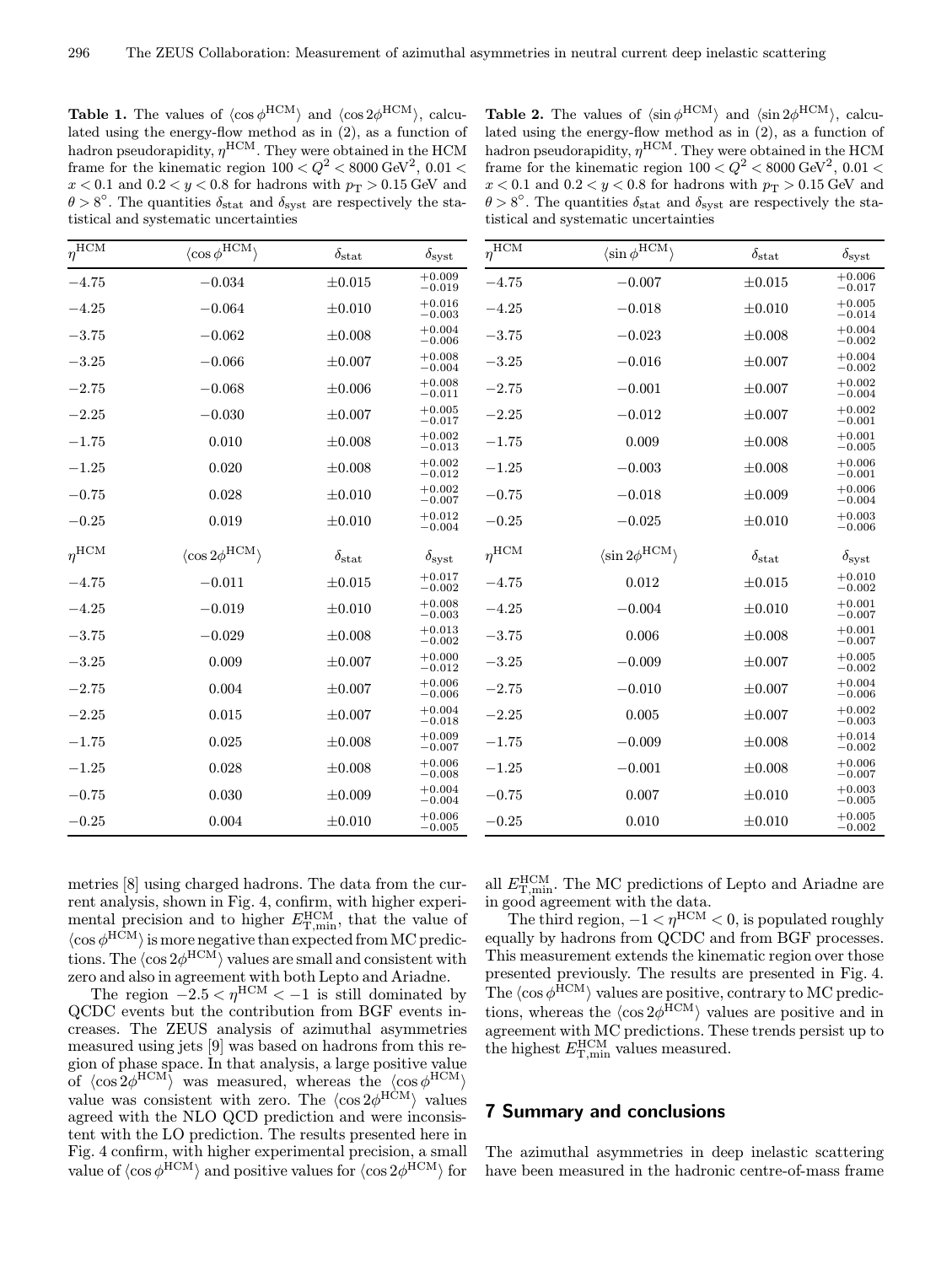**Table 3.** The values of  $\langle \cos \phi^{\text{HCM}} \rangle$  calculated using the energy-flow method as in (2), as a function of hadron minimum transverse energy,  $E_{\text{T,min}}^{\text{HCM}}$ . They were obtained in the HCM frame for the pseudorapidity intervals  $-5 < \eta^{\text{HCM}} \leq -2.5$ ,  $-2.5 < \eta^{\text{HCM}} \leq -1$  and  $-1 < \eta^{\text{HCM}} \leq 0$  in the kinematic region  $100 < Q^2 < 8000 \text{ GeV}^2$ ,  $0.01 < x < 0.1$  and  $0.2 < y < 0.8$ for hadrons with  $p_T > 0.15$  GeV and  $\theta > 8^\circ$ . The quantities  $\delta_{\text{stat}}$  and  $\delta_{\text{syst}}$  are respectively the statistical and systematic uncertainties

**Table 4.** The values of  $\langle \cos \phi^{\text{HCM}} \rangle$  calculated using the energy-flow method as in (2), as a function of hadron minimum transverse energy,  $E_{\text{T,min}}^{\text{HCM}}$ . They were obtained in the HCM frame for the pseudorapidity intervals  $-5 < \eta^{\text{HCM}} \leq -2.5$ ,  $-2.5 < \eta^{\text{HCM}} \le -1$  and  $-1 < \eta^{\text{HCM}} \le 0$  in the kinematic region  $100 < Q^2 < 8000 \text{ GeV}^2$ ,  $0.01 < x < 0.1$  and  $0.2 < y < 0.8$  for hadrons with  $p_T > 0.15$  GeV and  $\theta > 8^\circ$ . The quantities  $\delta_{stat}$ and  $\delta_{\text{svst}}$  are respectively the statistical and systematic uncertainties

| $-5 < \eta^{\text{HCM}} \leq -2.5$                          |                                       |                        |                           | $-5 < \eta^{\rm HCM} < -2.5$                                 |                                         |                     |                      |  |
|-------------------------------------------------------------|---------------------------------------|------------------------|---------------------------|--------------------------------------------------------------|-----------------------------------------|---------------------|----------------------|--|
| $E_{\mathrm{T, min}}^{\mathrm{HCM}}\left(\text{GeV}\right)$ | $\langle \cos \phi^{\rm HCM} \rangle$ | $\delta_{\text{stat}}$ | $\delta_{\rm syst}$       | $E_{\rm T,min}^{\rm HCM}$<br>(GeV)                           | $\langle \cos 2\phi^{\rm HCM} \rangle$  | $\delta_{\rm stat}$ | $\delta_{\rm syst}$  |  |
| 0.0                                                         | $-0.064$                              | $\pm 0.004$            | $+0.004$<br>$-0.005$      | 0.0                                                          | $-0.002$                                | $\pm 0.004$         | $+0.003$<br>$-0.003$ |  |
| $\rm 0.5$                                                   | $-0.074$                              | $\pm 0.005$            | $+0.006$<br>$-0.003$      | $0.5\,$                                                      | 0.002                                   | $\pm 0.005$         | $+0.003$<br>$-0.002$ |  |
| 1.0                                                         | $-0.090$                              | $\pm 0.007$            | $+0.011$<br>$-0.003$      | 1.0                                                          | 0.006                                   | $\pm 0.007$         | $+0.002$<br>$-0.002$ |  |
| 1.5                                                         | $-0.099$                              | $\pm 0.009$            | $+0.013$<br>$-0.007$      | 1.5                                                          | 0.009                                   | $\pm 0.009$         | $+0.002$<br>$-0.010$ |  |
| $2.0\,$                                                     | $-0.108$                              | $\pm 0.011$            | $+0.011$<br>$-0.004$      | 2.0                                                          | 0.016                                   | $\pm 0.011$         | $+0.001$<br>$-0.018$ |  |
| 2.5                                                         | $-0.123$                              | $\pm 0.013$            | $+0.015$<br>$-0.004$      | 2.5                                                          | 0.014                                   | $\pm 0.014$         | $+0.003$<br>$-0.016$ |  |
| 3.0                                                         | $-0.128$                              | $\pm 0.016$            | $+0.021$<br>$-0.007$      | 3.0                                                          | 0.014                                   | $\pm 0.017$         | $+0.004$<br>$-0.028$ |  |
| 3.5                                                         | $-0.131$                              | $\pm 0.019$            | $+0.020$<br>$-0.010$      | 3.5                                                          | 0.019                                   | $\pm 0.021$         | $+0.005$<br>$-0.010$ |  |
| 4.0                                                         | $-0.126$                              | $\pm 0.023$            | $^{+0.019}_{-0.008}$      | 4.0                                                          | 0.006                                   | $\pm 0.025$         | $+0.012$<br>$-0.005$ |  |
| $-2.5 < \eta^{\rm HCM} < -1$                                |                                       |                        |                           | $-2.5 < \eta^{\rm HCM} < -1$                                 |                                         |                     |                      |  |
| $E_{\mathrm{T,min}}^{\mathrm{HCM}}\left(\text{GeV}\right)$  | $\langle \cos \phi^{\rm HCM} \rangle$ | $\delta_{\rm stat}$    | $\delta_{\rm syst}$       | $E_{\mathrm{T,min}}^{\mathrm{HCM}}\left(\textrm{GeV}\right)$ | $\langle \cos 2 \phi^{\rm HCM} \rangle$ | $\delta_{\rm stat}$ | $\delta_{\rm syst}$  |  |
| $0.0\,$                                                     | 0.000                                 | $\pm 0.004$            | $+0.002$<br>$-0.012$      | $0.0\,$                                                      | 0.022                                   | $\pm 0.004$         | $+0.004$<br>$-0.007$ |  |
| $\rm 0.5$                                                   | 0.018                                 | $\pm 0.006$            | $+0.003$<br>$-0.007$      | $0.5\,$                                                      | 0.039                                   | $\pm 0.006$         | $+0.005$<br>$-0.006$ |  |
| 1.0                                                         | 0.020                                 | $\pm 0.008$            | $+0.004$<br>$-0.008$      | 1.0                                                          | 0.055                                   | $\pm 0.008$         | $+0.006$<br>$-0.009$ |  |
| 1.5                                                         | 0.017                                 | $\pm 0.010$            | $+0.004$<br>$-0.010$      | 1.5                                                          | 0.062                                   | $\pm 0.009$         | $+0.007$<br>$-0.011$ |  |
| 2.0                                                         | 0.017                                 | $\pm 0.011$            | $+0.005$<br>$-0.012$      | 2.0                                                          | 0.067                                   | $\pm 0.011$         | $+0.008$<br>$-0.010$ |  |
| 2.5                                                         | 0.020                                 | $\pm 0.013$            | $+0.005$<br>$-0.014$      | 2.5                                                          | 0.070                                   | $\pm 0.012$         | $+0.009$<br>$-0.010$ |  |
| $3.0\,$                                                     | 0.018                                 | $\pm 0.015$            | $+0.005$<br>$-0.015$      | 3.0                                                          | 0.076                                   | $\pm 0.014$         | $+0.010$<br>$-0.011$ |  |
|                                                             | $-1 < \eta^{\text{HCM}} < 0$          |                        | $-1 < \eta^{\rm HCM} < 0$ |                                                              |                                         |                     |                      |  |
| $E_{\mathrm{T, min}}^{\mathrm{HCM}}\left(\text{GeV}\right)$ | $\langle \cos \phi^{\rm HCM} \rangle$ | $\delta_{\rm stat}$    | $\delta_{\rm syst}$       | $E_{\mathrm{T,min}}^{\mathrm{HCM}}\left(\textrm{GeV}\right)$ | $\langle \cos 2\phi^{\rm HCM} \rangle$  | $\delta_{\rm stat}$ | $\delta_{\rm syst}$  |  |
| 0.0                                                         | 0.024                                 | $\pm 0.007$            | $+0.004$<br>$-0.004$      | 0.0                                                          | 0.018                                   | $\pm 0.007$         | $+0.005$<br>$-0.004$ |  |
| 0.5                                                         | 0.037                                 | $\pm 0.010$            | $+0.004$<br>$-0.003$      | 0.5                                                          | 0.022                                   | $\pm 0.009$         | $+0.005$<br>$-0.005$ |  |
| 1.0                                                         | 0.042                                 | $\pm 0.013$            | $+0.005$<br>$-0.005$      | 1.0                                                          | 0.026                                   | $\pm 0.013$         | $+0.008$<br>$-0.008$ |  |
| 1.5                                                         | 0.046                                 | $\pm 0.016$            | $+0.007$<br>$-0.009$      | 1.5                                                          | 0.032                                   | $\pm 0.016$         | $+0.010$<br>$-0.010$ |  |
| 2.0                                                         | 0.044                                 | $\pm 0.019$            | $+0.009$<br>$-0.009$      | 2.0                                                          | 0.034                                   | $\pm 0.018$         | $+0.012$<br>$-0.013$ |  |

at HERA for a selected sample of neutral current events with  $100 < Q^2 < 8000 \,\text{GeV}^2$ ,  $0.2 < y < 0.8$  and  $0.01 < x <$ 0.1. An energy-flow analysis method was used, which permitted the use of both neutral and charged hadrons and extends the phase space over previous measurements.

Azimuthal asymmetries have been investigated as a function of hadron pseudorapidity,  $\eta^{\text{HCM}}$ . The value of  $\langle \cos \phi^{\text{HCM}} \rangle$  is negative for  $\eta^{\text{HCM}} < -2$  but becomes positive for larger  $\eta^{\text{HCM}}$ . The distribution is not well described by the MC predictions of Ariadne and Lepto. Although the predictions from NLO QCD describe the data better than do the MCs, they still fail to describe the magnitude of the asymmetries. This suggests that higher-order calculations may be necessary to describe these data. However, the predicted values of  $\langle \cos 2\phi^{\text{HCM}} \rangle$  in both MC models and in NLO QCD agree with the data. A deviation of  $\langle \sin \phi^{HCM} \rangle$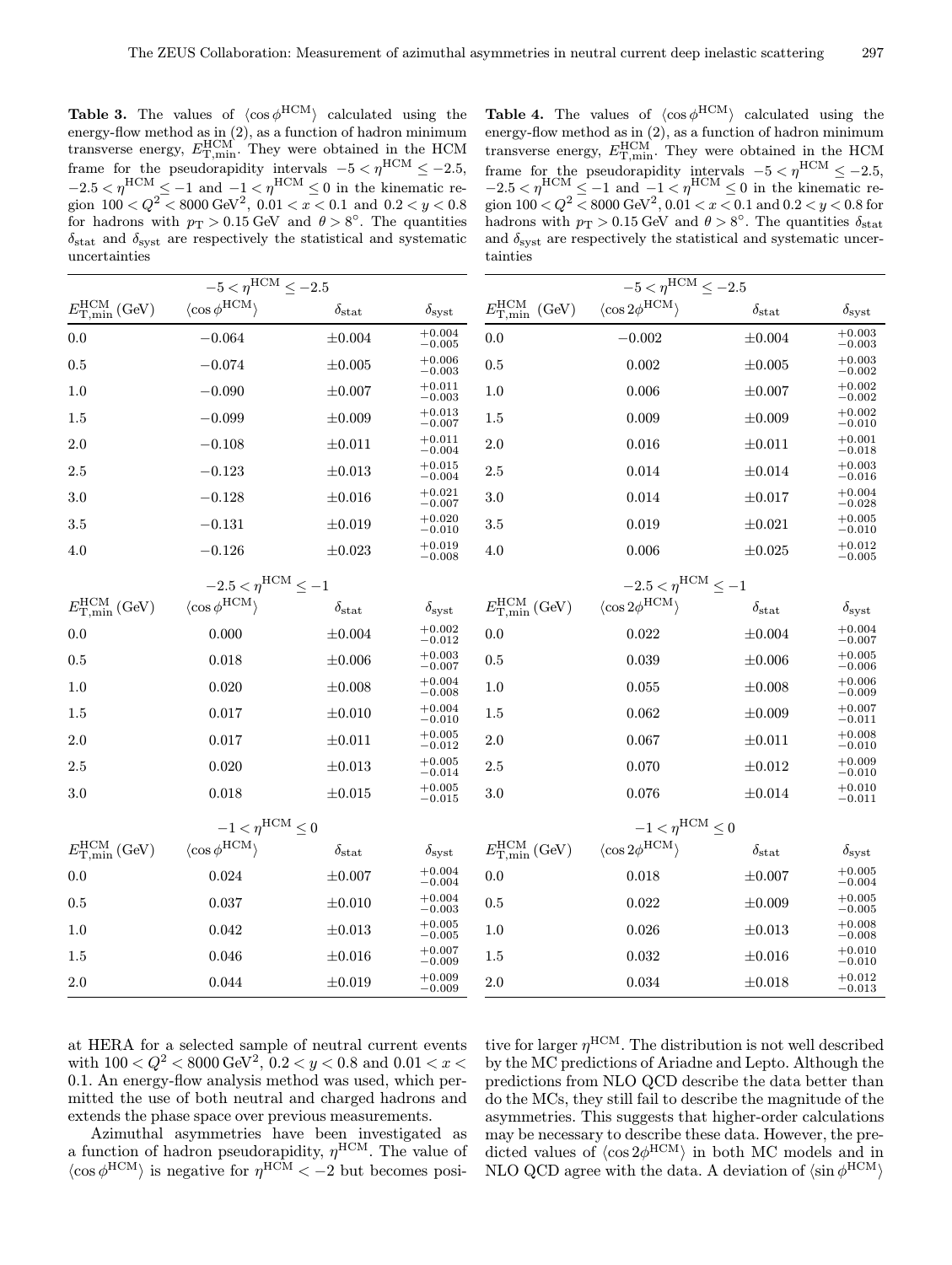

Fig. 4. The values of  $\langle \cos \phi^{\rm HCM} \rangle$  and  $\langle \cos 2\phi^{\text{HCM}} \rangle$ , calculated using the energyflow method as in (2), as a function of hadron minimum transverse energy,  $E_{\rm T,min}^{\rm HCM}.$ They were obtained in the HCM frame for the pseudorapidity intervals  $-5 < \eta^{\rm HCM} <$  $-2.5, -2.5 < \eta^{\rm HCM} \le -1$  and  $-1 < \eta^{\rm HCM} \le$ 0 in the kinematic region  $100 < Q^2$  $8000 \; \mbox{GeV}^2, \, 0.01 < x < 0.1$  and  $0.2 < y < 0.8$ for hadrons with  $p_T > 0.15$  GeV and  $\theta > 8^\circ$ . The inner error bars are statistical uncertainties, the outer are statistical and systematic uncertainties added in quadrature. The predictions of Lepto 6.5.1 (solid line) and of Ariadne 4.12 (dashed line) are shown

from zero at the level of three standard deviations is observed. The values of  $\langle \sin 2\phi^{\rm HCM} \rangle$  are consistent with zero.

Acknowledgements. We thank the DESY Directorate for their strong support and encouragement. The effort of the HERA machine group is gratefully acknowledged. We thank the DESY computing and network services for their support as well as the engineers and technicians for their work in constructing and maintaining the ZEUS detector. Special thanks go to Thomas Gehrmann, Gunnar Ingelman, Krzysztof Kurek, Piet Mulders and Pavel Nadolsky for valuable discussions.

#### **References**

- 1. V. Hedberg et al., Proc. Workshop on Physics at HERA, W. Buchmüller, G. Ingelman (Eds.), Vol. 1, p. 331. (Hamburg, Germany, DESY 1992)
- 2. A. Méndez, Nucl. Phys. B 145, 199 (1978)
- 3. K. Hagiwara, K.-I. Hikasa, N. Kai, Phys. Rev. D 27, 84 (1983)
- 4. J. Chay, S.D. Ellis, W.J. Stirling, Phys. Lett. B 269, 175 (1991)
- 5. M. Ahmed, T. Gehrmann, Phys. Lett. B 465, 297 (1999)
- 6. P.M. Nadolsky, D.R. Strump, C.-P. Yuan, Phys. Lett. B 515, 175 (2001)
- 7. V. Barone, Z. Lu, B.-Q. Ma, Phys. Lett. B 632, 277 (2006)
- 8. ZEUS Collaboration, J. Breitweg et al., Phys. Lett. B 481, 199 (2000)
- 9. ZEUS Collaboration, S. Chekanov et al., Phys. Lett. B 551, 226 (2003)
- 10. ZEUS Collaboration, M. Derrick et al., Z. Phys. C 59, 231 (1993)
- 11. ZEUS Collaboration, M. Derrick et al., Phys. Lett. B 338, 483 (1994)
- 12. ZEUS Collaboration, S. Chekanov et al., Phys. Rev. D 65, 052 001 (2002)
- 13. H1 Collaboration, I. Abt et al., Z. Phys. C 63, 377 (1994)
- 14. H1 Collaboration, S. Aid et al., Z. Phys. C 70, 609 (1996)
- 15. H1 Collaboration, C. Adloff et al., Eur. Phys. J. C 12, 595 (2000)
- 16. T. Tymieniecka, Proc. of the 13th International Workshop on Deep Inelastic Scattering - DIS05, W.H. Smith, S.R. Dasu (Eds.), p. 737. (Madison, Wisconsin, 2005)
- 17. A.A. Sokolov, I.M. Ternov, Sov. Phys. Dokl. 8, 1203 (1964)
- 18. ZEUS Collaboration, U. Holm (Ed.), The ZEUS Detector, Status Report (unpublished), DESY (1993), available on http://www-zeus.desy.de/bluebook/bluebook.html
- 19. M. Derrick et al., Nucl. Instrum. Methods A 309, 77 (1991)
- 20. A. Andresen et al., Nucl. Instrum. Methods A 309, 101 (1991)
- 21. A. Caldwell et al., Nucl. Instrum. Methods A 321, 356 (1992)
- 22. A. Bernstein et al., Nucl. Instrum. Methods A 336, 23 (1993)
- 23. N. Harnew et al., Nucl. Instrum. Methods A 279, 290 (1989)
- 24. B. Foster et al., Nucl. Phys. B Proc. Suppl. 32, 181 (1993)
- 25. B. Foster et al., Nucl. Instrum. Methods A 338, 254 (1994)
- 26. S. Bentvelsen, J. Engelen, P. Kooijman, Proc. Workshop on Physics at HERA, W. Buchmüller, G. Ingelman (Eds.), Vol. 1, p. 23. (Hamburg, Germany, DESY 1992)
- 27. K.C. Höger, Proc. Workshop on Physics at HERA, W. Buchmüller, G. Ingelman (Eds.), Vol. 1, p. 43. (Hamburg, Germany, DESY 1992)
- 28. ZEUS Collaboration, J. Breitweg et al., Eur. Phys. J. C 6, 43 (1999)